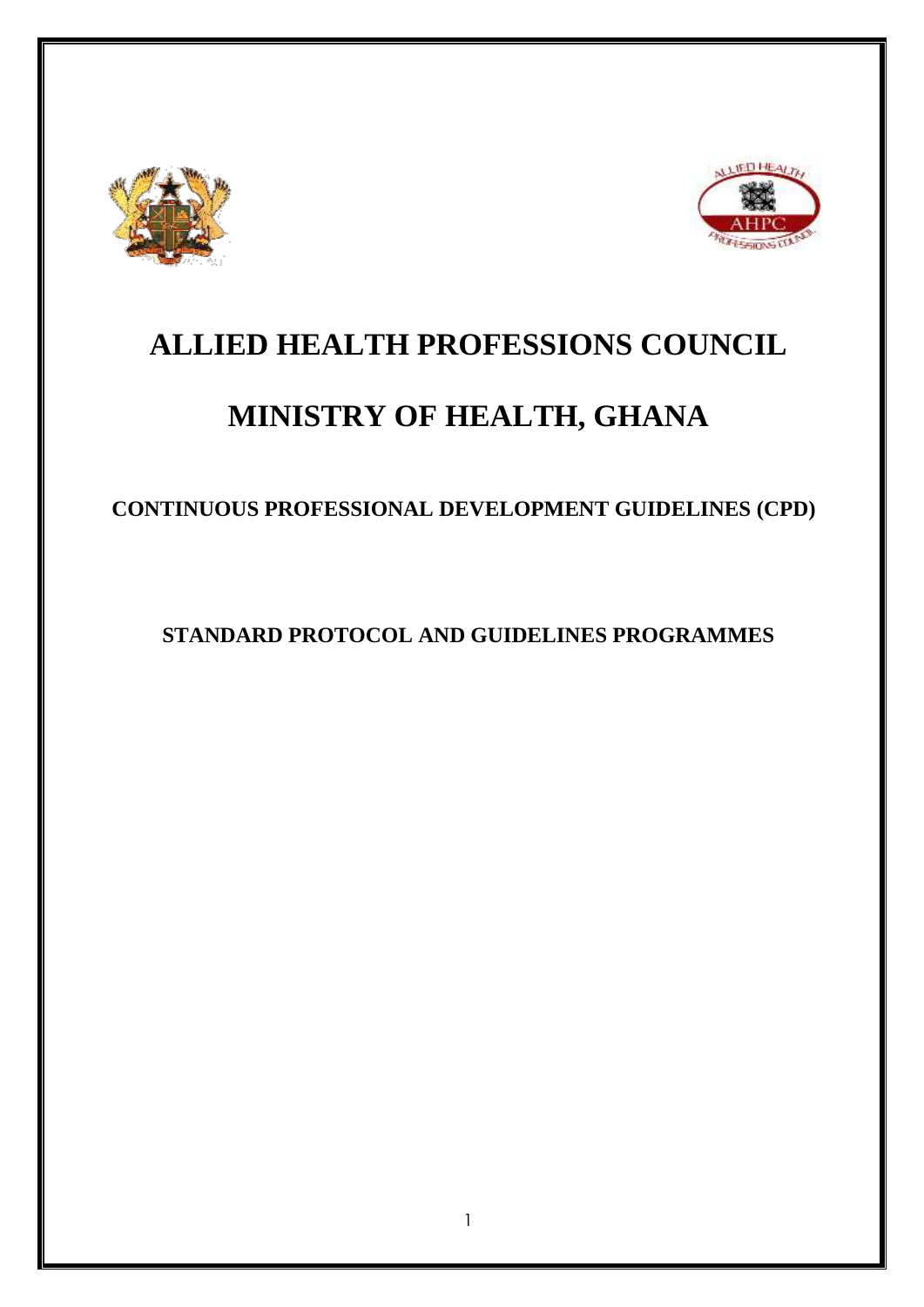# **TABLE OF CONTENT**

| No.              |                                                                      | Page           |
|------------------|----------------------------------------------------------------------|----------------|
| 1.               | Foreword                                                             | $\overline{2}$ |
| $\overline{2}$ . | Definition                                                           |                |
| 3.               | Introduction                                                         | 3              |
| $\overline{4}$ . | Objectives                                                           | $\overline{3}$ |
| 5.               | Guidelines for Usage of CPD                                          | $\overline{4}$ |
| 6.               | <b>Compliance Verification</b>                                       |                |
| 7.               | Penalty for non-compliance                                           |                |
| 8.               | Figure 1: Flowchart of the CPD Information / Data Collection and     | 5              |
|                  | <b>Management/Application Process</b>                                |                |
| 9.               | Biodata/Template                                                     | 6              |
| 10.              | Table 1: CPD Credit Point System                                     | $7 - 9$        |
| 11.              | Table 2: Verification of CPD Points by Supervisor                    | 10             |
| 12.              | Table 3: Record of CPD Activities                                    | $11 - 12$      |
| 13.              | CPD (Summary forms)                                                  | $13 - 14$      |
| 14.              | Activities that do not qualify for CPD                               |                |
| 15.              | Deferment                                                            |                |
| 16.              | Complaints                                                           |                |
| 17.              | Finance of CPD Accreditation                                         |                |
| 18.              | <b>CPD</b> Facilitators                                              |                |
| 19.              | Check list                                                           | $15 - 16$      |
| 21.              | Table 4: List of Professions under Allied Health Professions Council | $17 - 18$      |
| 22.              | <b>AHPC CPD Collaborations</b>                                       | $19 - 20$      |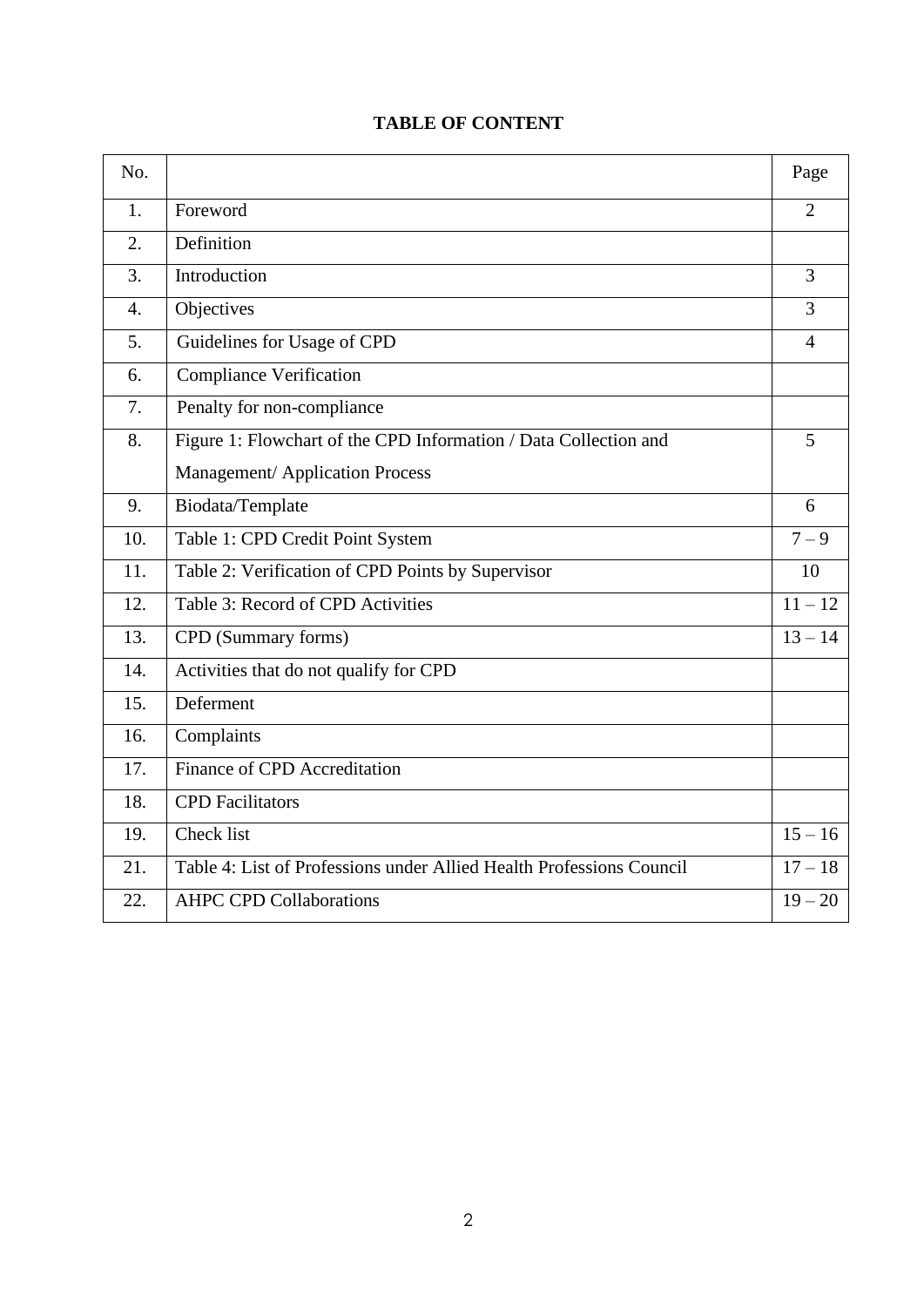### **1. FOREWORD**

Continuous Professional Development (CPD) is important and is needed at all stages of an individual's career to continue improving knowledge, understanding and enhancement of competency and skills and to meet the dynamic nature of today's healthcare challenges in meeting the needs of the clients in the current paradigm.

Continuous professional development requires proper planning to ensure the Allied Health Professional (AHP) together with their superiors/employer identify the training needs for professional development. Every AHP needs to continuously update their knowledge on current evidence-based scientific findings and apply this knowledge in practice.

Allied health professionals are trained in various fields of specialties to improve the quality of care to clients, directly or indirectly, The AHPC CPD guideline is designed to provide the framework for the core activities of the AHP and to provide opportunities for further developments of the professional to deliver and perform his/her professional responsibilities more efficiently, effectively for improved outcome. The CPD guideline is an AHPC assessment tool that seeks to provide a comprehensive mechanism to evaluate the knowledge, competency and skills of its professionals.

The AHPC appreciate all the efforts of and contribution of all those who were involved in the development of this guideline.

*Chairperson Governing Board Allied Health Professions Council Ministry of Health Ghana.*

*© AHPC 2022*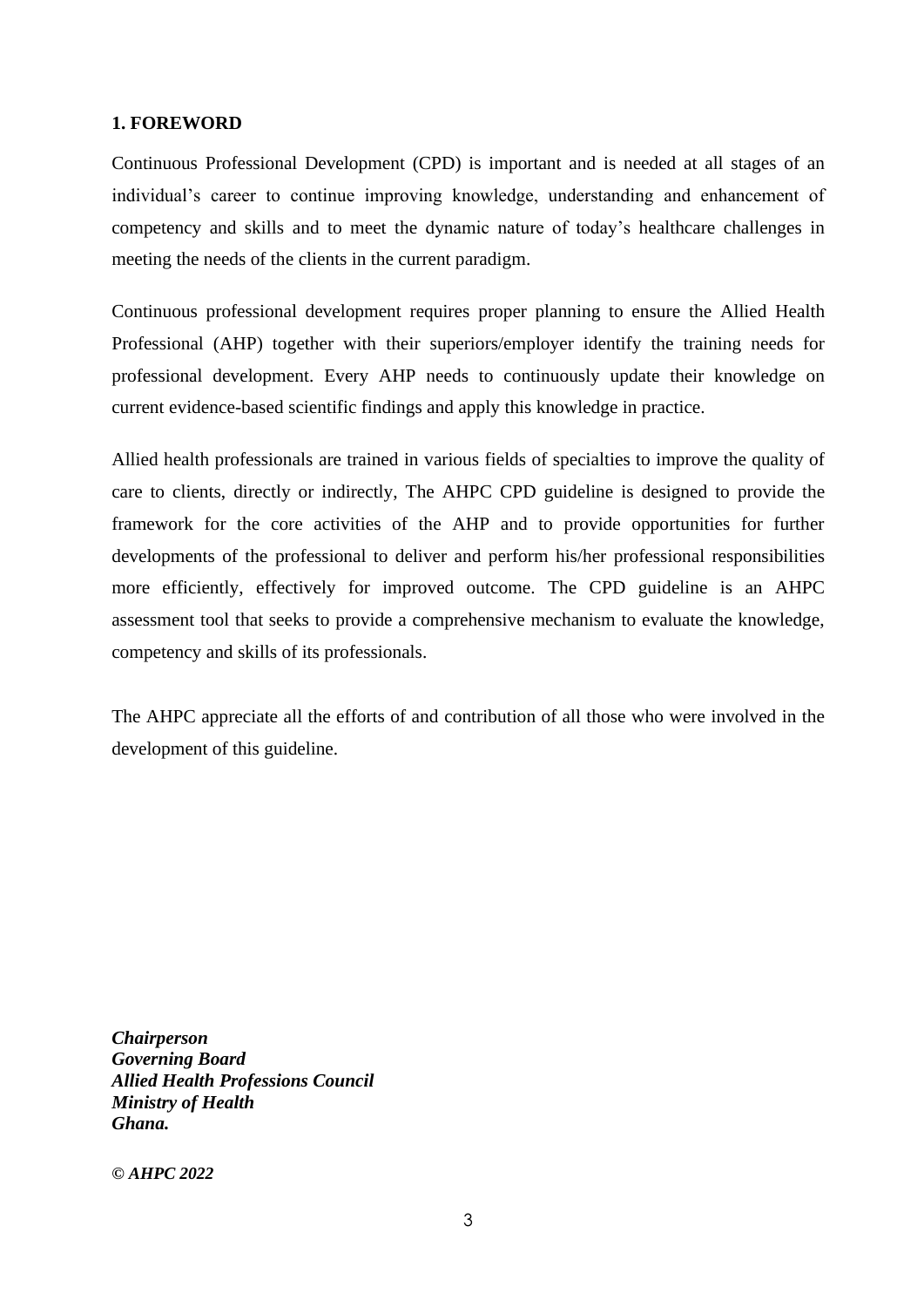#### **MANDATE**

Section 3(h) of Part one of the Health Professions Regulatory Bodies Act, 2013 (Act 857) mandates the Council among other objects/functions, "determine and implement postregistration, continuing education and continuing professional Development (CPD) programmes for practitioners. The Council has therefore identified the professional activities in these documents as its CPD programme guidelines.

# **DEFINITION**

Continuing professional development (CPD) refers to the process by which allied health professionals maintain and improve their knowledge, competencies, and skills to remain relevant in their chosen professions for the benefit of themselves, their clients, professional reputation and for societal good.

A CPD programme represents a commitment to continuous personal and professional development in order to provide quality care and promote professional integrity for the benefit of the individuals, clients the profession and the society.

#### **SCOPE OF RESPONSIBILITY**

It is the responsibility of the individual AHP to identify, select and attend relevant CPD programmes or CPD activities that will help them in their personal and professional learning goals. The CPD activities chosen should be relevant to the current or future practice of the allied health profession being practiced. Any CPD programme that is not listed in this document should be referred to the Council for approval.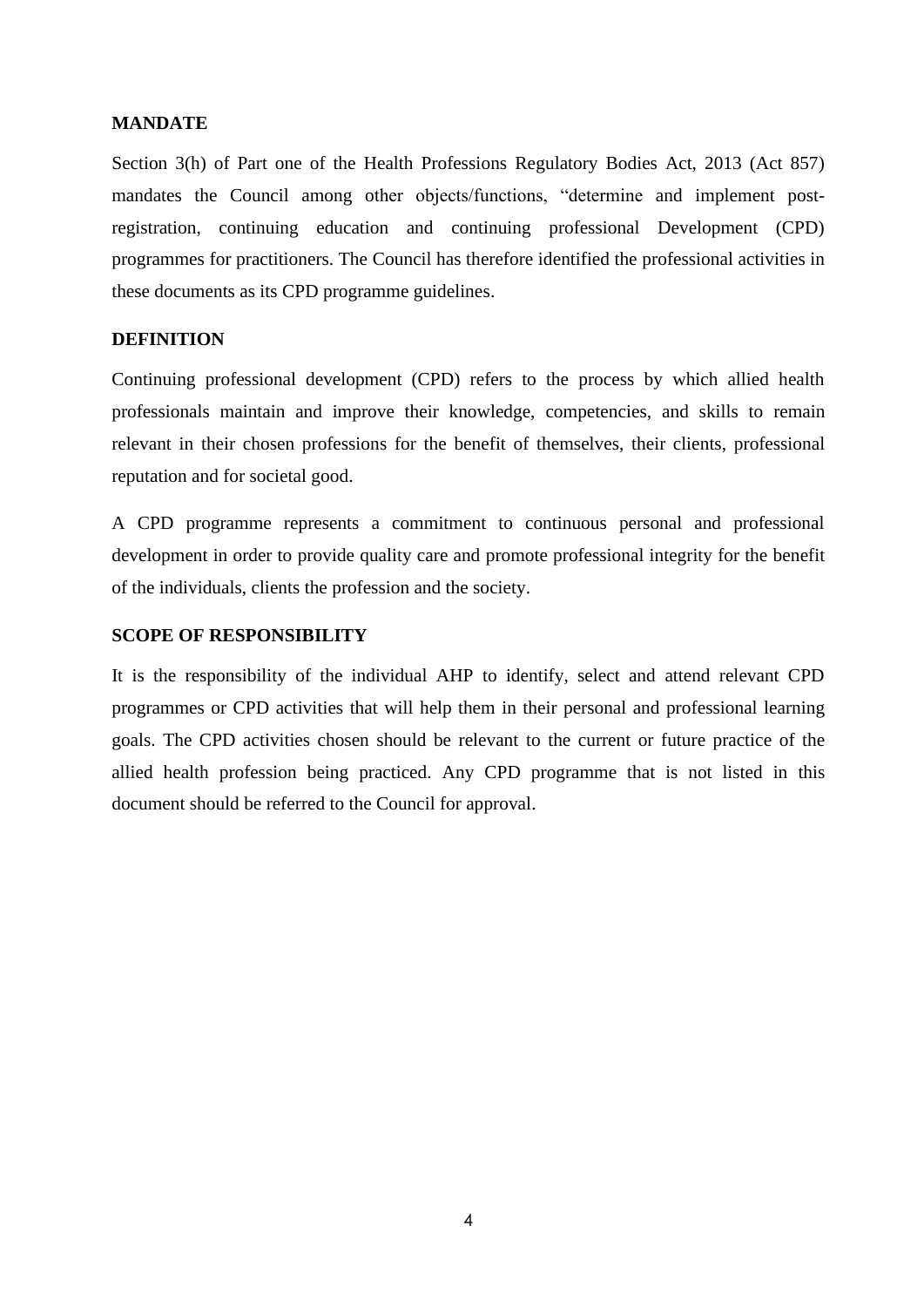#### **2. INTERPRETATION**

The following terms are applicable to Continuous Professional Development in general and the document that follows:

**"Act"** means Part One of Health Professions Regulatory Bodies Act, 2013 (Act 857) and any word or expression to which a meaning has been assigned in the Act shall bear such meaning, unless inconsistent with the context.

**"AHP"** means the Allied Health Professional as defined by the section 23 of Part One of the Health Professions Regulatory Bodies Act, 2013 (Act 857).

"**AHPB"** means Allied Health Professional Body(ies); defined as professional bodies registered under professional bodies registration Act, NRCD 143 (1973) as amended.

**"AHPC"** means the Allied Health Professions Council of Ghana as constituted by the Part One of Health Professions Regulatory Bodies Act, 2013 (Act 857)

**"Approval"** means AHPC **recognition and accreditation** of continuous professional education and training courses or activities offered by CPD service providers that have met the criteria laid down by the AHPC for offering such educational and training courses or activities and the word **"approved"** has a corresponding meaning.

**"Attendance register"** is the record of attendees of any form of CPD activity reflecting the names and AHPC PIN of those present and their signatures on completion of the activity.

**"Bioethics and jurisprudence"** which includes ethics, human rights, patient's rights and medical law is an understanding of the bioethical principles that determine how practitioners interact with clients and society.

**"Compliance check"** is the monitoring of individual practitioners which shall take place at least once a year by means of a randomly selected sample of practitioners from the Allied Health Professional Bodies (AHPB).

**"Continuous professional Development credit points"** are the values attached to a learning activity for CPD.

**"Continuous professional development (CPD)"** means the continuous education and training referred to in section 3 (h) of Part One of the Health Professions Regulatory Bodies Act, 2013 (Act 857).

**"Deferment" means formal permission** sought by the practitioner and granted by the Council to suspend/postpone CPD requirements for a period and to consider conditions for re-entry into practice,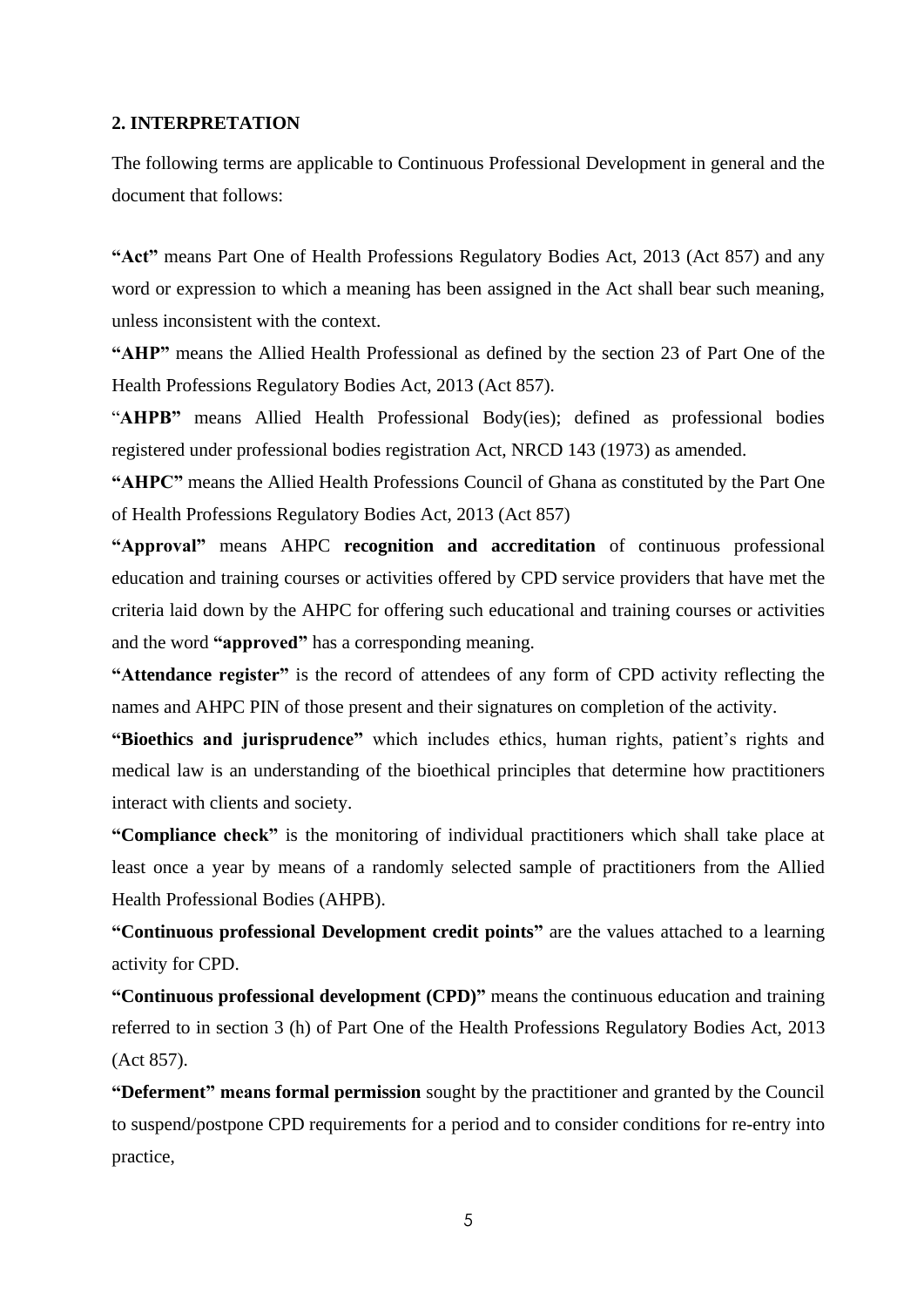**"Individual CPD activity record"** means the CPD Activity Record of the AHP that shall be held by the individual practitioner as a record of every learning activity attended or completed. It shall be accompanied by Attendance.

**"Learning activity/ies"** means activities approved by the AHPC for CPD, comprising three levels, namely those encompassing **non-measurable** outcomes; those with **measurable outcomes** and those associated with **formally structured learning programmes** all of which are eligible for approval for CPD and from which CPD Points (CPDP) are obtained.

**"Non-compliance"** means the failure of an AHP to obtain the required CPDs per year.

**"Practitioner"** means any person registered with the AHPC per the terms in Section 23 of Part One of Health Professions Regulatory Bodies Act, 2013 (Act 857)

**"Recognition of other CPD programme activities"** refers to the recognition by the AHPC of other statutory health profession council's programmes for CPD.

**"Deregistration"** means to removal of an AHP from the permanent register of Council.

**"Restoration"** means restoration of an AHP to the permanent register of Council.

**"Service provider"** means any person, institution, body, facility or organization that meets the specified criteria and has been approved by Council in accordance with the provisions of section 3 (h) of Part One of the Health Professions Regulatory Bodies Act, 2013 (Act 857).

**"Validity of CPDs"** means the duration of which of CPD point is accepted.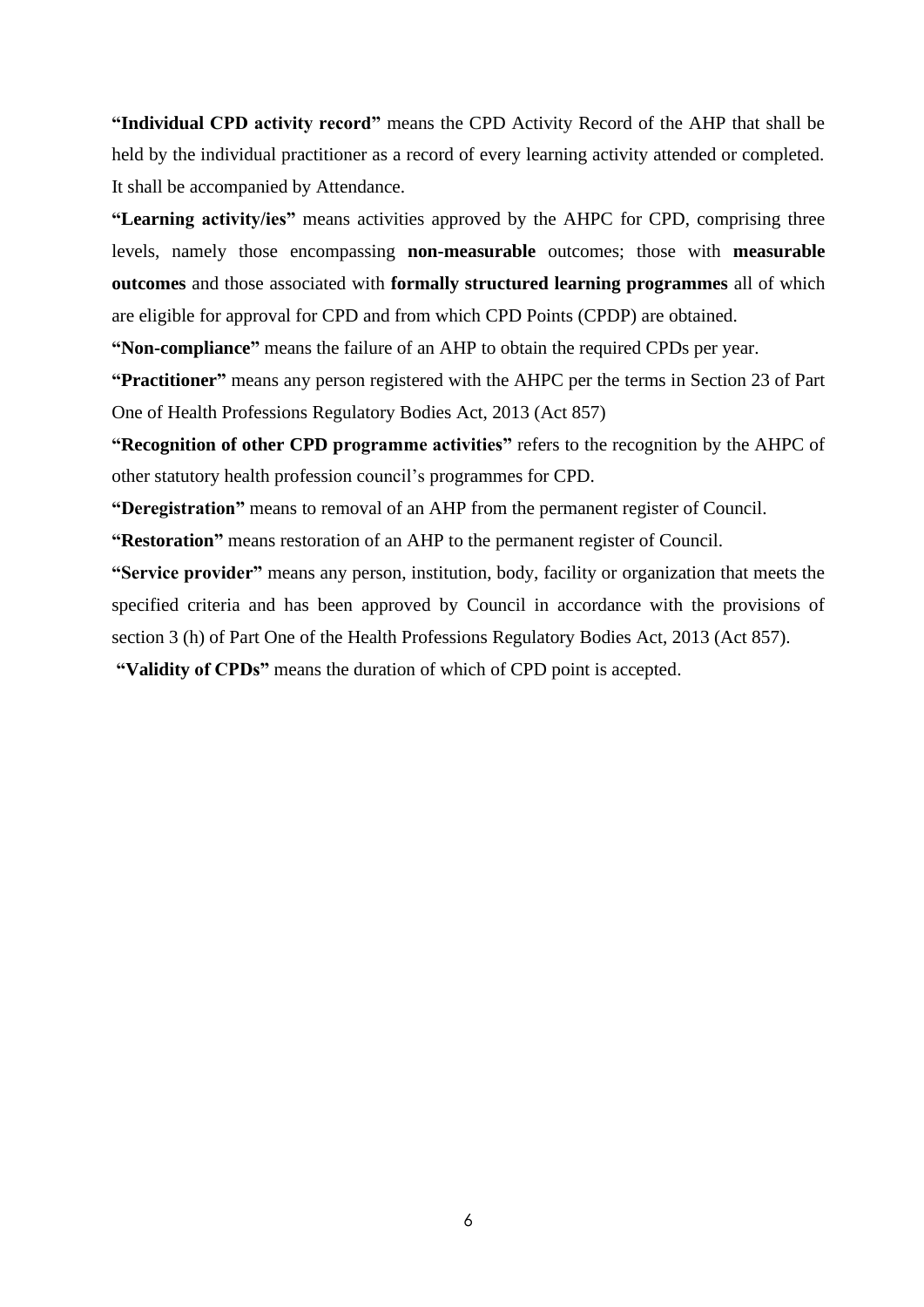#### **3.0 INTRODUCTION**

Through the active and collaborative efforts of the Education and Training Committee of the Council, this CPD guideline has been developed for use by AHPs in Ghana.

Continuous Professional Development (CPD) is a well-thought-out and life-long approach to learning that ensures competence to practice through tested knowledge, skills and practical experience. It consists of any educational and professional activity which helps to maintain, develop or increase stock of knowledge, problem-solving ability, technical skills or professional performance standards aimed at ensuring a high quality and reliable practice of allied health professions in Ghana that assures improved client's health outcome.

The CPD awarded by AHPC may involve any pertinent learning activity, be it formal and structured or informal and self-directed with the goal of achieving significant professional competence of all registered and licensed AHPs. The ultimate goal of AHPC CPD Accreditation is to assure the public of the good standing status of the practitioner as well as assuring both the public and the profession of the continued competence of the practitioner. All professionals are required to demonstrate their commitment to continued competent performance in a framework that is fair, relevant, inclusive, transferable, and formative. This standard protocol document provides the guidelines for a CPD program accredited or awarded by AHPC to fulfill the needs and objectives of continuous learning.

# **Aim**

The aim of introducing these harmonized CPD guideline is to ensure that a framework is set out for AHPs to remain up to date in knowledge in respect of changes in health patterns, standard of professional education and practice health sector reforms and technological advances.

# **4.0 GENERAL OBJECTIVE**

This is aimed at enhancing knowledge, develop competency and clinical skills of Allied Health Professionals.

# **Specific Objectives**

1. To ensure all AHPs carry out current evidence-based practice for improved outcome in the delivery of healthcare.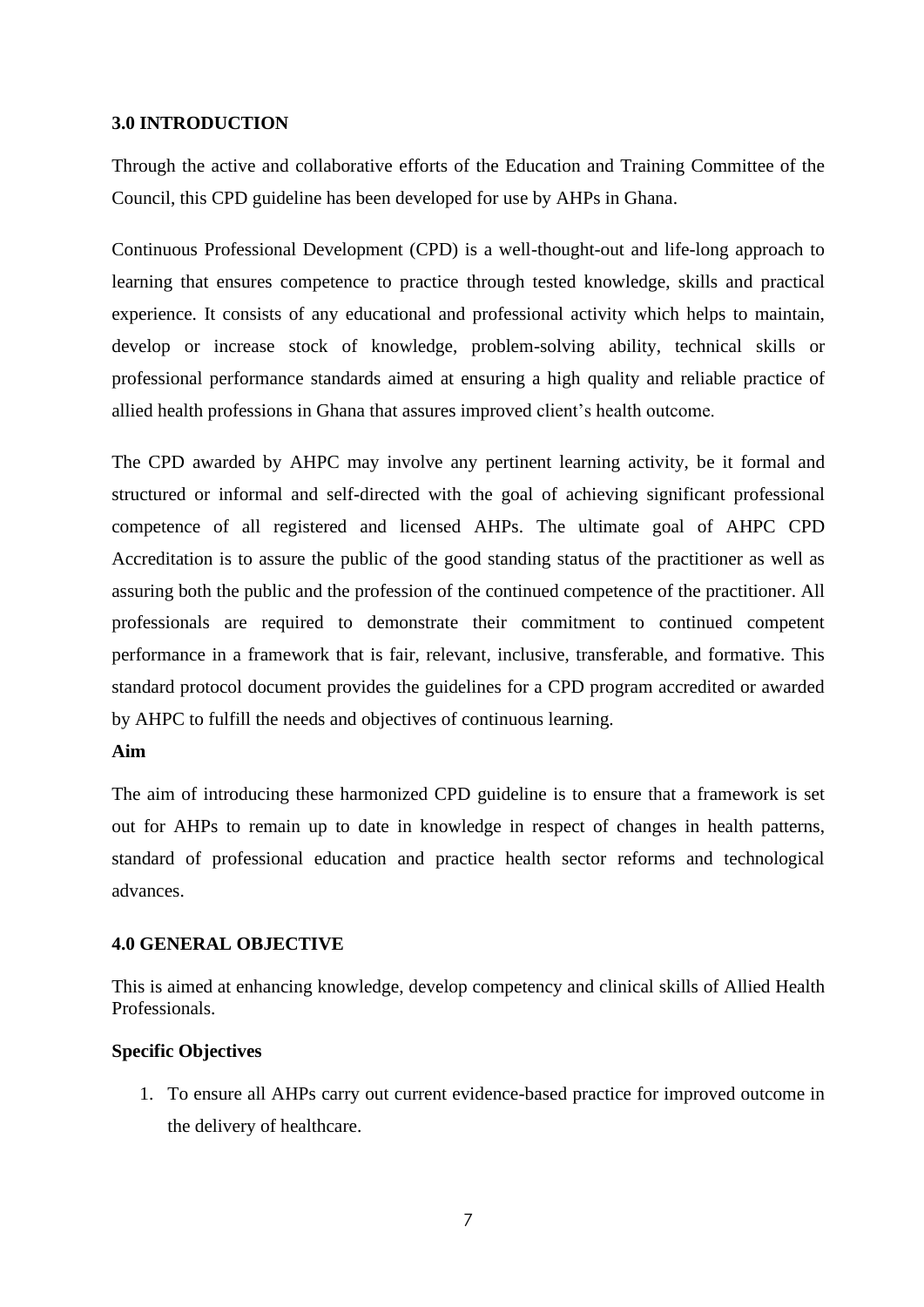- 2. To provide documented evidence for the purposes of annual appraisal and recertification by the Council.
- 3. To provide a record of CPD activities for the assessments of the AHPs.
- 4. To identify and plan the needs for continuous training for career development.

# **5. CPD GUIDELINES**

- 1. This guideline is designed to guide all AHPs, professional bodies and institutions in applying for and recording of CPD points obtained from CPD programmes. Please refer to Figure 1.
- 2. AHPC shall receive CPD programme of activities within the last quarter of every year (both soft and hard copies). Please refer to **Format for application of CPD points (Appendix 1)** and Table 2 (for organization only)
- 3. The AHP must record the relevant CPD points in the CPD Log Form when he/she participates in any accredited CPD programme. Please refer to **CPD Log Form (Appendix 2).**
- 4. Every year the AHP will submit the CPD Log Form to Council for verification, validation, and recertification.
- 5. The required annual CPD points per the level of the profession are categorized below.

# **Practitioners**

 A practitioner shall be required to accumulate a minimum of 20 Credit Points per annum

or as may be determined by Council from time to time.

# **Technicians**

 A technician shall be required to accumulate a minimum of 15 Credit Points per annum

or as may be determined by Council from time to time.

# **Assistants**

An assistant will be required to accumulate a minimum of 10 Credit Points per annum

or as may be determined by Council from time to time.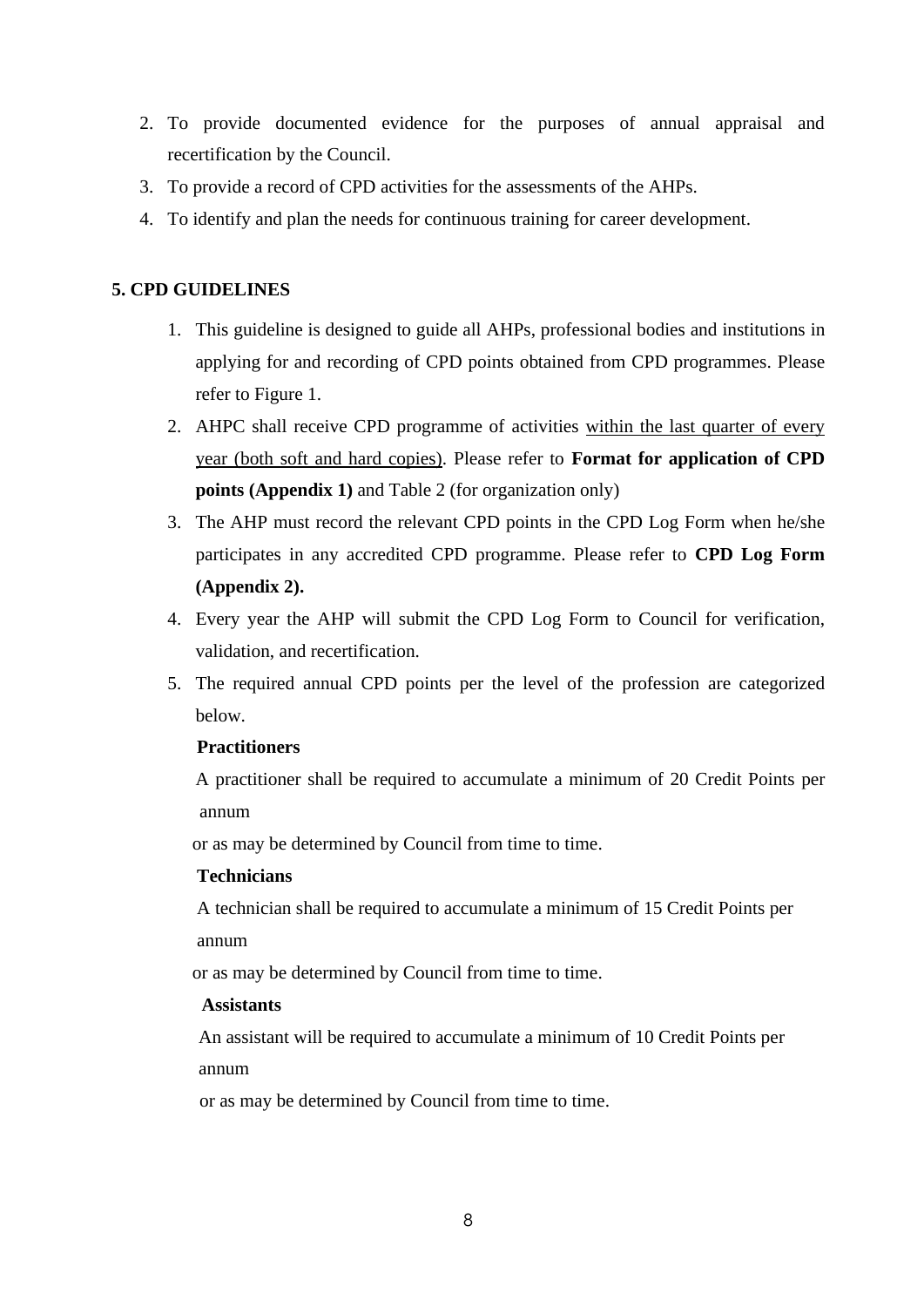#### 6. **CPD ACCREDITATION CERTIFICATE**

The Council shall issue CPD Accreditation Certificate to organizations, institutions and professional bodies seeking AHPC CPD Accreditation following full payment of prescribed fees.

# **7. APPEAL**

Any appeal regarding disagreement on points awarded or verification process should be made to the Council.

#### **8.0 Activities for which AHPC CPD Points may be awarded**

The under-listed are some activities that AHPC may be awarded CPD Points:

- a) Professionally organized meetings, trainings and conferences
- b) External trainings, workshops, and seminars
- c) National and international congress/conferences:
- d) Presentation at conferences.
- e) Congress/Conference Participation
- f) Scientific Publication in peer reviewed journals
- g) Authorship for non -refereed publication
- h) Verifiable online CPD programme
- i) Outreach services and Voluntary professional community services
- j) Mentoring activities (Monitoring and supervising pre-registration for attachments

or internship)

- k) Being a member of a recognized Professional Associations (As may be determined by the Board)
- l) CPD facilitators (consider, extra point in addition to the allocated points)
- m) Others (as may be determined by the Board)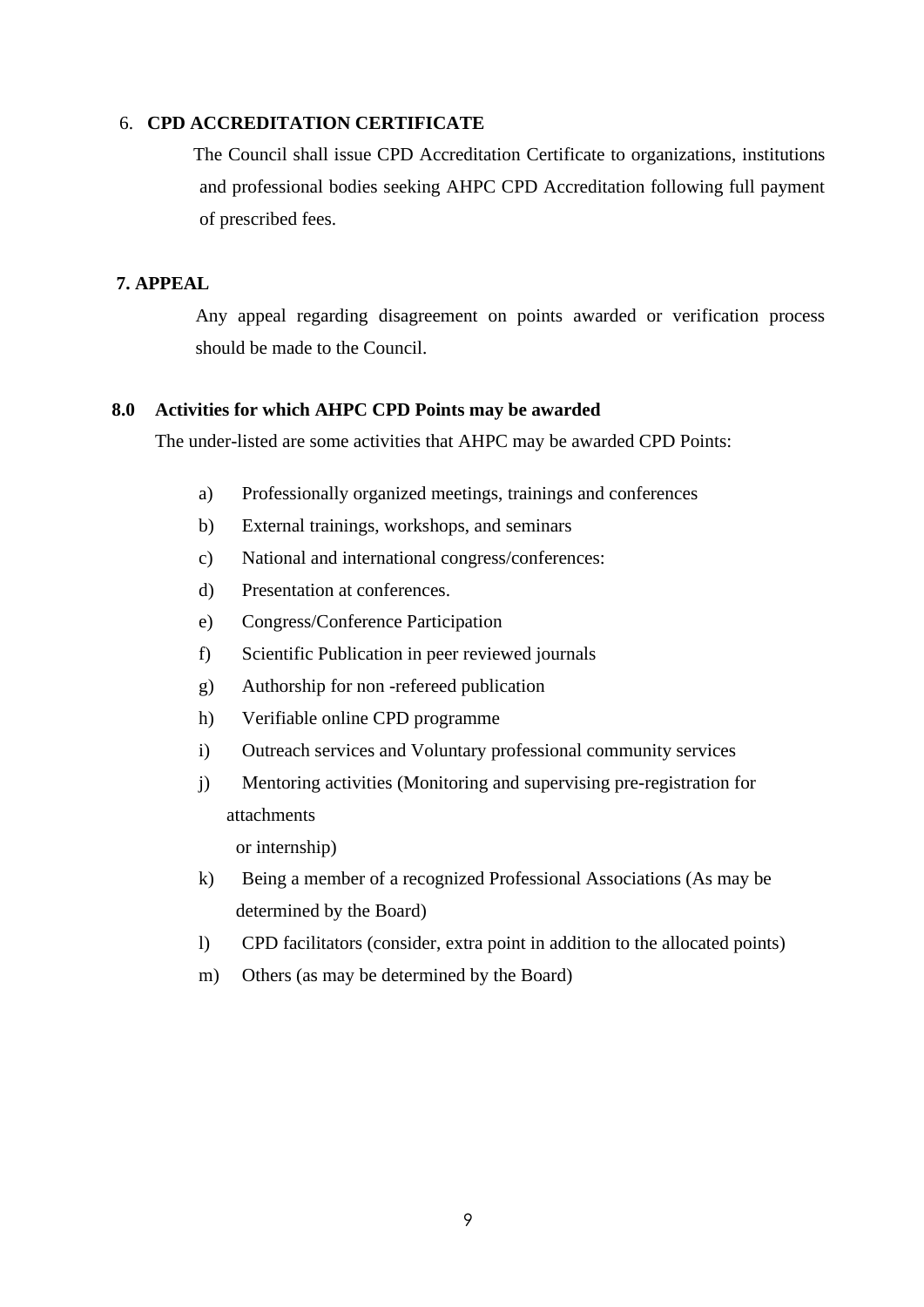# **9. 0 CPD CREDIT POINT SYSTEM**

|                                                      |                               |                             | <b>CPD CREDIT</b>         |
|------------------------------------------------------|-------------------------------|-----------------------------|---------------------------|
| <b>ACTIVITY/DESCRIPTION</b>                          | <b>DEFINITION</b>             | <b>DOCUMENTATION</b>        | (MAXIMUM POINT            |
|                                                      |                               |                             | FOR CONSIDERATION         |
| <b>Attending Meetings, Conferences, and Training</b> |                               |                             |                           |
| Member of Relevant Allied                            | Registered Member of          | Letter of Good Standing     | 4 Points (max.)           |
| Professional body                                    | Professional                  | from Professional body      |                           |
|                                                      | body/Association              | Association                 |                           |
| Attendance of Professional World                     | An in-person structured       | Letter/certificate/ of      | 10 credit points          |
| Congress                                             | program, seminar,             | participation, detailed     | (maximum)                 |
|                                                      | workshop, or conference       | programme schedule and      |                           |
|                                                      | offered internationally       | evidence of travelling for  |                           |
|                                                      |                               | the international           |                           |
|                                                      |                               | conference                  |                           |
| Attendance of Association annual                     | An in-person structured       | Letter/certificate/detailed | 5 credit points (max. 3)  |
| meeting, conference, seminars,                       | program, conference,          | programme schedule          | per year)                 |
| Etc.                                                 | seminar, etc. offered         | professional body           |                           |
|                                                      | through, the association      | containing Information      |                           |
|                                                      | or other scientific/          | about the event             |                           |
|                                                      | professional body will all    |                             |                           |
|                                                      | qualify for CPD. It is        |                             |                           |
|                                                      | planned as an individual      |                             |                           |
|                                                      | event and designated for      |                             |                           |
|                                                      | credit as a single activity   |                             |                           |
| Attendance at Association                            | An in-person structured       | Letter/certificate/detailed | 3 credit points (max. per |
| <b>Regional Congress</b>                             | program, conference,          | programme schedule          | year)                     |
|                                                      | seminar, etc. offered         | professional body           |                           |
|                                                      | through, the association      | containing Information      |                           |
|                                                      | or other scientific/          | about the event             |                           |
|                                                      | professional body will all    |                             |                           |
|                                                      | qualify for CPD. It is        |                             |                           |
|                                                      | planned as an individual      |                             |                           |
|                                                      | event and designated for      |                             |                           |
|                                                      | credit as a single activity   |                             |                           |
| Workshops and Seminars (2hrs-                        | An accredited training        | Letter/certificate/         | 2 credit points (max. 3   |
| 4hrs). Attendance at accredited                      | workshop is a live CPD        | signed attendance from      | per year)                 |
| training workshops organized by a                    | activity where the learner    | CPD provide containing      |                           |
| recognized association or by an                      | participates in person and is | information about the       |                           |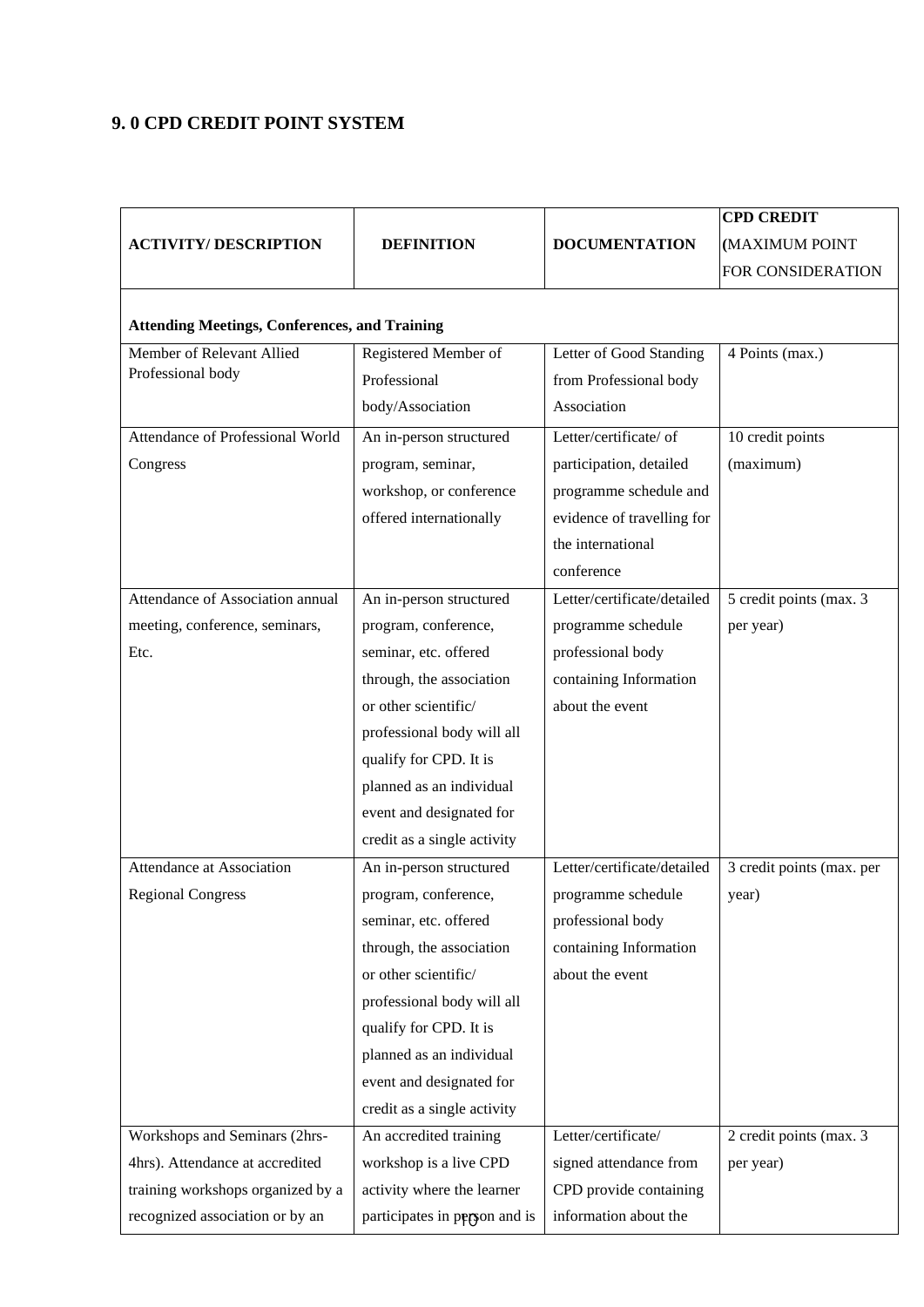| institution),                                            | provided with hands-on        | event.                    |                            |
|----------------------------------------------------------|-------------------------------|---------------------------|----------------------------|
|                                                          | opportunities to improve      |                           |                            |
|                                                          | their job performance         |                           |                            |
|                                                          | through being introduced      |                           |                            |
|                                                          | and practicing techniques     |                           |                            |
|                                                          | with actual equipment. It is  |                           |                            |
|                                                          | planned as an individual      |                           |                            |
|                                                          | event and designated for      |                           |                            |
|                                                          | credit as a single activity.  |                           |                            |
| Day's Workshops/ Seminars                                | An accredited training        | Letter/certificate/       | 3 credit points (max. 3    |
| (5hrs-8hrs) Attendance at                                | workshop is a live CPD        | signed attendance from    | per year)                  |
| accredited training workshops                            | activity where the learner    | CPD provide containing    |                            |
| organized by a recognized                                | participates in person and is | information about the     |                            |
| association or by an institution)                        | provided with hands-on        | event                     |                            |
|                                                          | opportunities to improve      |                           |                            |
|                                                          | their job performance         |                           |                            |
|                                                          | through being introduced      |                           |                            |
|                                                          | and practicing techniques     |                           |                            |
|                                                          | with actual equipment. It is  |                           |                            |
|                                                          | planned as an individual      |                           |                            |
|                                                          | event and designated for      |                           |                            |
|                                                          | credit as a single activity   |                           |                            |
| Completion of an online                                  | An online eLearning course    | Copy of certificate of    | 1 point per course event   |
| eLearning course recognized or                           | that is reviewed and          | completion (which         | (max. 4 per year)          |
| approved or accredited by Council                        | accredited by council.        | contains the title of the |                            |
|                                                          | These courses are available   | course, learners name     |                            |
|                                                          | "on demand" meaning that      | and date of completion    |                            |
|                                                          | there is no specific time     |                           |                            |
|                                                          | designated for                |                           |                            |
|                                                          | participation. Rather, the    |                           |                            |
|                                                          | participant determines        |                           |                            |
|                                                          | when to complete the          |                           |                            |
|                                                          | activity                      |                           |                            |
| <b>Completion of Advanced Certifications and Degrees</b> |                               |                           |                            |
| College/University coursework for                        | Course must be related to     | Copy of Certificate       | 4 Credit points per        |
| higher level certifications (e.g.,                       | the professions under         |                           | certification (no max.)    |
| PGD)                                                     | consideration.                |                           |                            |
| Master's degree/ Fellowship                              | Course must be related to     | Copy of Certificate       | 6 credit points per degree |
|                                                          | the professions under         |                           | (no max.)                  |
|                                                          | consideration.                |                           |                            |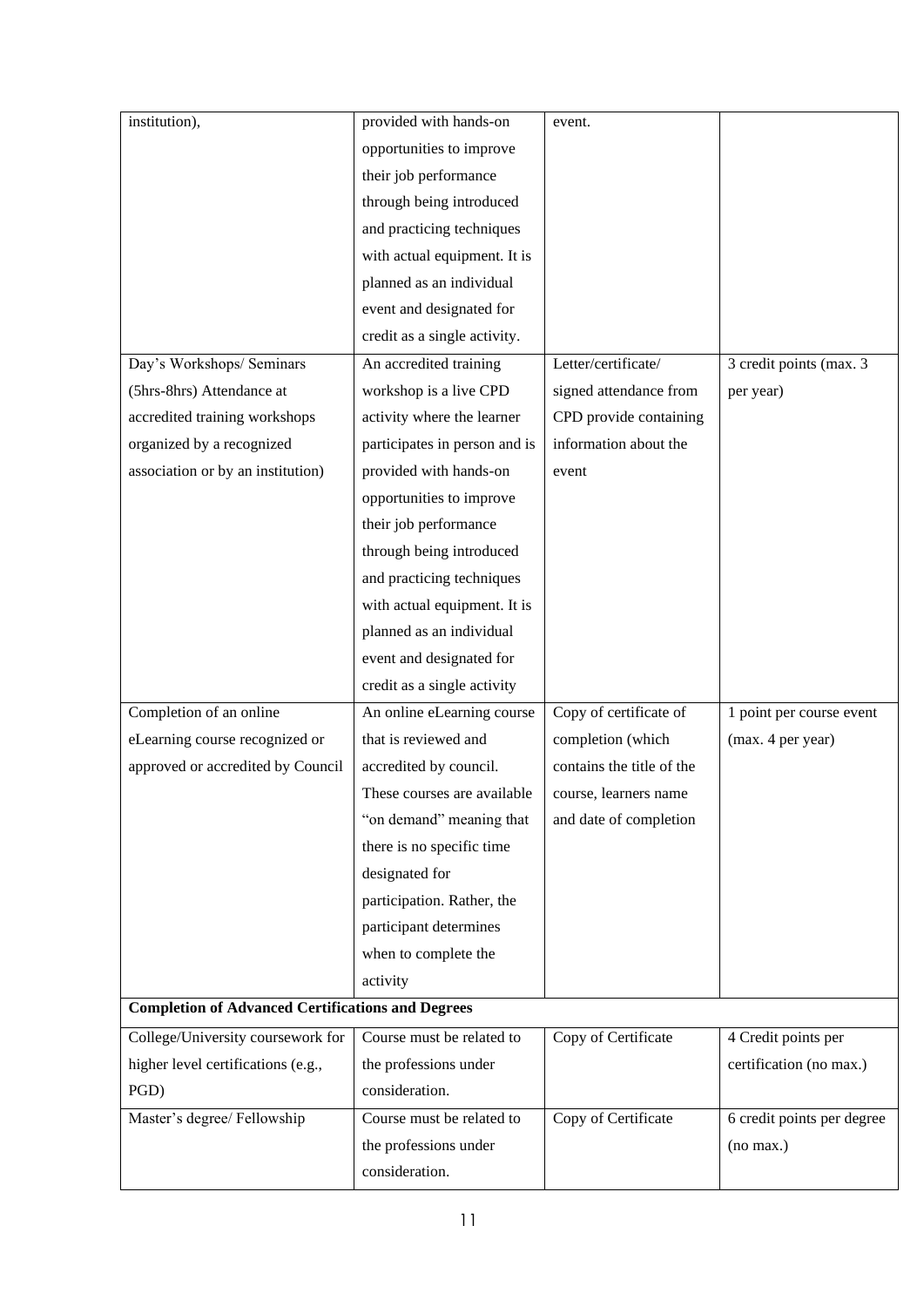|                                                                                                      | Course must be related to                                                                                                                                                                              | Copy of Certificate                                                          | 10 Credit points per                                                                   |
|------------------------------------------------------------------------------------------------------|--------------------------------------------------------------------------------------------------------------------------------------------------------------------------------------------------------|------------------------------------------------------------------------------|----------------------------------------------------------------------------------------|
|                                                                                                      |                                                                                                                                                                                                        |                                                                              |                                                                                        |
| Doctoral degree                                                                                      | the professions under                                                                                                                                                                                  |                                                                              | degree (no max.)                                                                       |
|                                                                                                      | consideration.                                                                                                                                                                                         |                                                                              |                                                                                        |
|                                                                                                      |                                                                                                                                                                                                        |                                                                              |                                                                                        |
| <b>Authoring Publication</b>                                                                         |                                                                                                                                                                                                        |                                                                              |                                                                                        |
| Primary /corresponding Author to                                                                     | CPD credits are awarded                                                                                                                                                                                | Copy of                                                                      | 5 credit points per                                                                    |
| journal articles of peer-reviewed                                                                    | for writing articles in peer-                                                                                                                                                                          | publication                                                                  | publication (no max.)                                                                  |
| publications                                                                                         | reviewed journals in the                                                                                                                                                                               |                                                                              |                                                                                        |
|                                                                                                      | professions under                                                                                                                                                                                      |                                                                              |                                                                                        |
|                                                                                                      | consideration for                                                                                                                                                                                      |                                                                              |                                                                                        |
|                                                                                                      | professional associations in                                                                                                                                                                           |                                                                              |                                                                                        |
|                                                                                                      | the areas of education and                                                                                                                                                                             |                                                                              |                                                                                        |
|                                                                                                      | management                                                                                                                                                                                             |                                                                              |                                                                                        |
| Co-Author journal articles for                                                                       | CPD credits are awarded                                                                                                                                                                                | Copy of                                                                      | 3 credits point per                                                                    |
| peer-reviewed publications                                                                           | for writing articles in peer-                                                                                                                                                                          | publication                                                                  | publication (no max.)                                                                  |
|                                                                                                      | reviewed journals in the                                                                                                                                                                               |                                                                              |                                                                                        |
|                                                                                                      | professions under                                                                                                                                                                                      |                                                                              |                                                                                        |
|                                                                                                      | consideration for                                                                                                                                                                                      |                                                                              |                                                                                        |
|                                                                                                      | professional associations in                                                                                                                                                                           |                                                                              |                                                                                        |
|                                                                                                      | the areas of education and                                                                                                                                                                             |                                                                              |                                                                                        |
|                                                                                                      | management                                                                                                                                                                                             |                                                                              |                                                                                        |
| Newspaper publications of                                                                            | CPD credits are awarded                                                                                                                                                                                | Copy of publication                                                          | 3 Credit points per article                                                            |
| professional related articles                                                                        | for writing articles in                                                                                                                                                                                |                                                                              |                                                                                        |
|                                                                                                      | newspapers in the                                                                                                                                                                                      |                                                                              |                                                                                        |
|                                                                                                      | professions under                                                                                                                                                                                      |                                                                              |                                                                                        |
| consideration for                                                                                    |                                                                                                                                                                                                        |                                                                              |                                                                                        |
|                                                                                                      | professional associations in                                                                                                                                                                           |                                                                              |                                                                                        |
|                                                                                                      | the areas of education and                                                                                                                                                                             |                                                                              |                                                                                        |
|                                                                                                      |                                                                                                                                                                                                        |                                                                              |                                                                                        |
|                                                                                                      |                                                                                                                                                                                                        |                                                                              |                                                                                        |
|                                                                                                      |                                                                                                                                                                                                        |                                                                              |                                                                                        |
|                                                                                                      | textbooks in in the                                                                                                                                                                                    | of contents                                                                  |                                                                                        |
|                                                                                                      |                                                                                                                                                                                                        |                                                                              |                                                                                        |
|                                                                                                      | consideration                                                                                                                                                                                          | name                                                                         |                                                                                        |
|                                                                                                      |                                                                                                                                                                                                        |                                                                              |                                                                                        |
|                                                                                                      |                                                                                                                                                                                                        | textbook                                                                     |                                                                                        |
| textbook                                                                                             |                                                                                                                                                                                                        |                                                                              |                                                                                        |
|                                                                                                      |                                                                                                                                                                                                        |                                                                              |                                                                                        |
|                                                                                                      | consideration                                                                                                                                                                                          |                                                                              |                                                                                        |
| Secondary Author of a chapter in                                                                     | CPD credits are awarded                                                                                                                                                                                | A copy of the                                                                | 3 points per publication (3                                                            |
| Author of a peer-reviewed<br>textbook<br>Primary Author/co-Author of a<br>chapter in a peer-reviewed | management<br>CPD credits are awarded<br>for writing peer-reviewed<br>professions under<br>CPD credits are awarded<br>for writing a chapter in a<br>peer-reviewed textbook in<br>the professions under | Title page of<br>publication and table<br>containing author<br>A copy of the | 10 credits point per book (no<br>max.)<br>6 credits point per<br>publication (no max.) |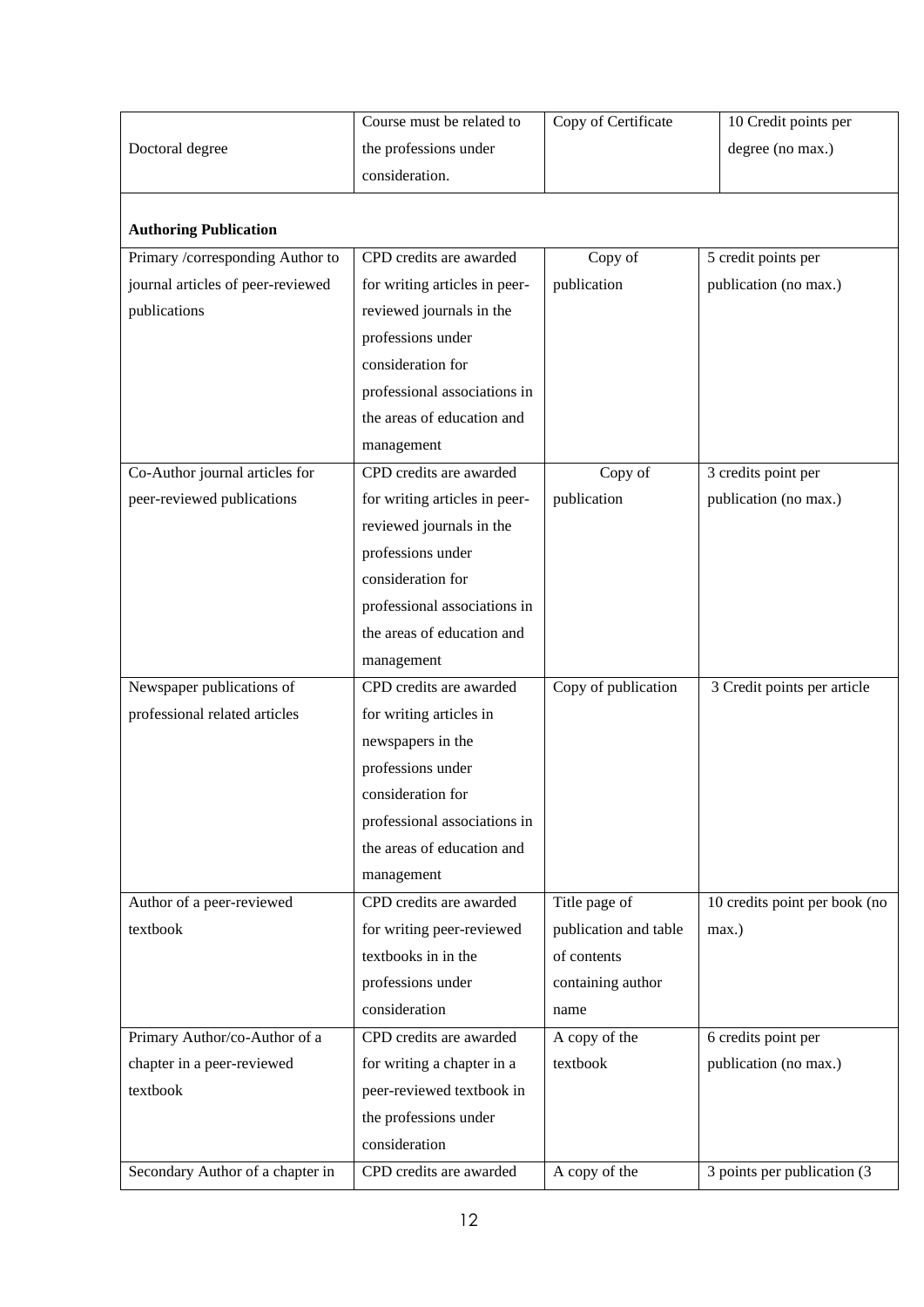| a peer-reviewed textbook           | for writing a chapter in a    | textbook                          | max.)                        |
|------------------------------------|-------------------------------|-----------------------------------|------------------------------|
|                                    | peer-reviewed textbook in     |                                   |                              |
|                                    | the area under                |                                   |                              |
|                                    | consideration                 |                                   |                              |
| Editing a book                     | CPD credits are awarded       | A copy of the                     | 8 points per publication     |
|                                    | for editing published books   | textbook                          | (2max. per year)             |
|                                    | in the area under             |                                   |                              |
|                                    | consideration                 |                                   |                              |
| Author of an association online    | CPD credits are awarded       | Copy of the course                | 6 points per course (3max.   |
| eLearning course                   | for writing course content    |                                   | per year)                    |
|                                    | for an association-           |                                   |                              |
|                                    | developed online eLearning    |                                   |                              |
|                                    | course.                       |                                   |                              |
| Primary Author of a research       | Prepared and delivered, for   | Letter from                       | 3 points per publication     |
| presentation                       | the first time only. This has | organization that                 | (3max.per year)              |
|                                    | to be beyond the scope of     | indicates content,                |                              |
|                                    | normal work.                  | length of teaching                |                              |
|                                    | Subsequent presentations      | time and name of the              |                              |
|                                    | of the same workshop are      | organization                      |                              |
|                                    | not awarded any credits.      |                                   |                              |
| Co-Author of a research            | For work on a                 | Letter from                       | 3 points per publication (3) |
| presentation                       | presentation/workshop that    | organization that                 | max.)                        |
|                                    | is prepared and delivered,    | indicates content,                |                              |
|                                    | for the first time only       | length of teaching                |                              |
|                                    | Subsequent presentations      | time and name of the              |                              |
|                                    | of the same workshop are      | organization                      |                              |
|                                    | not awarded any credits.      |                                   |                              |
| Attended Scientific Meetings of    | The scientific paper must     | Proof of attendance               | 2 points per meeting (3 max) |
| Chapters of Academy/               | involve any                   | or proof of<br>paper/letters      |                              |
| Universities/                      | local/international           |                                   |                              |
| Colleges/Association/Institutions/ | practitioner/academia         |                                   |                              |
| Ministry of Health & other related | b. Should be able to          |                                   |                              |
| agencies                           | disseminate new               |                                   |                              |
|                                    | knowledge, practices and      |                                   |                              |
|                                    | methods of improving          |                                   |                              |
|                                    | current practices             |                                   |                              |
| Attended CPD sessions/other        | For ward rounds, credit       | Proof of attendance/              | 2 points per meeting/lecture |
| professional activities e.g.       | points are awarded to         | logbooks/Any<br>relevant document | $(5 \text{ max})$            |
| Topic seminar, Forum, Lectures,    | participants                  | acceptable to Council             |                              |
|                                    |                               |                                   |                              |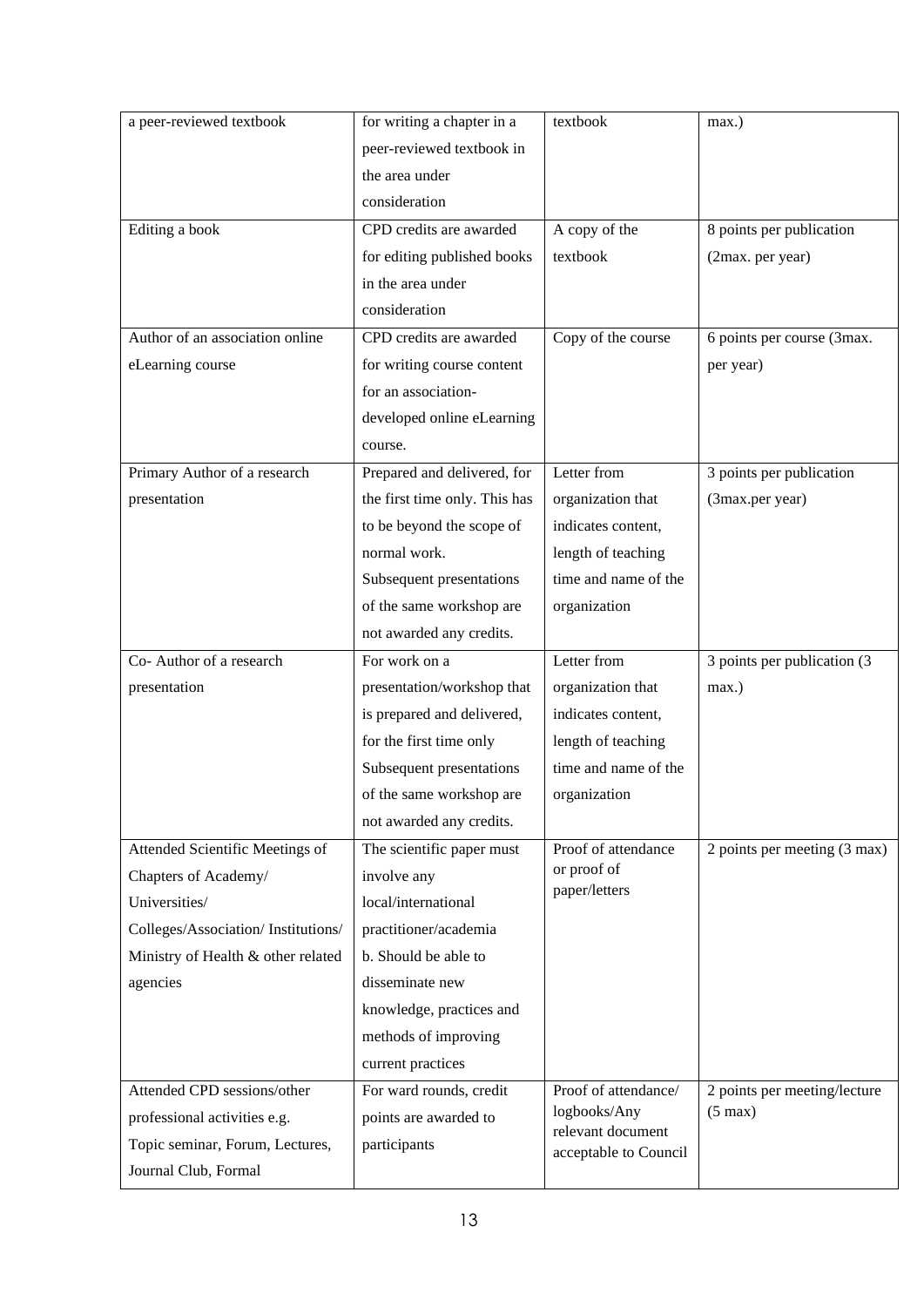| Ward/Teaching rounds, Clinic        |                              |                                      |                                                     |  |
|-------------------------------------|------------------------------|--------------------------------------|-----------------------------------------------------|--|
| attendance, Hospital clinical       |                              |                                      |                                                     |  |
| meeting, Video show, Video          |                              |                                      |                                                     |  |
| conferencing, Reflective Notes,     |                              |                                      |                                                     |  |
| Morbidity and mortality reviews,    |                              |                                      |                                                     |  |
| Epidemiological reviews             |                              |                                      |                                                     |  |
| Presentation at official            | These credit points are in   | Letter of invitation                 |                                                     |  |
| meetings/functions:                 | addition to full delegate    | Proof of participation               | 2 points per listed activity (3                     |  |
|                                     | attendance at congresses,    |                                      | max).                                               |  |
| a. Plenary lecture/long paper (45   | scientific meetings or       |                                      | However, Public lecture                             |  |
| minutes or more) / free paper       | workshops. Otherwise,        |                                      | shall attract 4 points                              |  |
| /short paper                        | only credit points for       | Proof of presentation                |                                                     |  |
| b. Poster presentation in related   | presentation are attainable. |                                      | Poster presentation and<br>technical briefing shall |  |
| field / core business               |                              |                                      | attract 3 points                                    |  |
| c. Others.                          | Visiting lecture - Where     | Letter of invitation                 | 2 CPD Points per activity                           |  |
| i. Visiting lecturer                | one is officially invited to | and other proofs of                  |                                                     |  |
| ii. Hospital clinical meetings      | give a lecture at venue/     | delivery                             |                                                     |  |
| iii. CPD Sessions                   | function away from one's     |                                      |                                                     |  |
| iv. Public meetings                 | principal place of practice. |                                      |                                                     |  |
| v. Public talks                     |                              |                                      |                                                     |  |
| vi. Lectures to NGOs/radio or       | For poster presentation,     | Letter of invitation<br>and proof of |                                                     |  |
| TV talks                            | credit points are awarded to | participation                        |                                                     |  |
| vii. Technical briefings / updates. | the presenter.               |                                      |                                                     |  |
| viii. Clinical audit                |                              |                                      |                                                     |  |
| Self-study/ Group study/ case       | Documented evidence          | Proof of documented                  | 2 per activity (no max)                             |  |
| study / Distance learning e.g.      | (with verification) needs to | evidence                             |                                                     |  |
| Reading scientific papers from      | be produced e.g.:            |                                      |                                                     |  |
| indexed journals, Audio-visual,     | Self-study - Self-<br>a)     |                                      |                                                     |  |
| Organized group discussion under    | administered MCQ             |                                      |                                                     |  |
| accredited co-coordinator           | Documented evidence in       |                                      |                                                     |  |
|                                     | the form of synopsis/        |                                      |                                                     |  |
|                                     | evidence table               |                                      |                                                     |  |
| Attended Post-basic courses /       | These should be:             |                                      | 3 points<br>a.                                      |  |
| further training                    |                              | Proof of completion                  | 4 points<br>b.<br>5 points<br>$\mathbf{c}$ .        |  |
|                                     | a. Conducted by relevant     | of course                            | 6 points<br>d.                                      |  |
| 1-2 weeks<br>a.                     | recognized authorities,      |                                      | 7 points<br>e.                                      |  |
| 2-4 weeks<br>b.                     | local or international       |                                      |                                                     |  |
| 1-3 months<br>c.                    | b. Verified by the CPD       |                                      |                                                     |  |
| 3-6 months<br>d.                    | committee                    |                                      |                                                     |  |
| 6 months to 1 year<br>e.            | Credit points given only     |                                      |                                                     |  |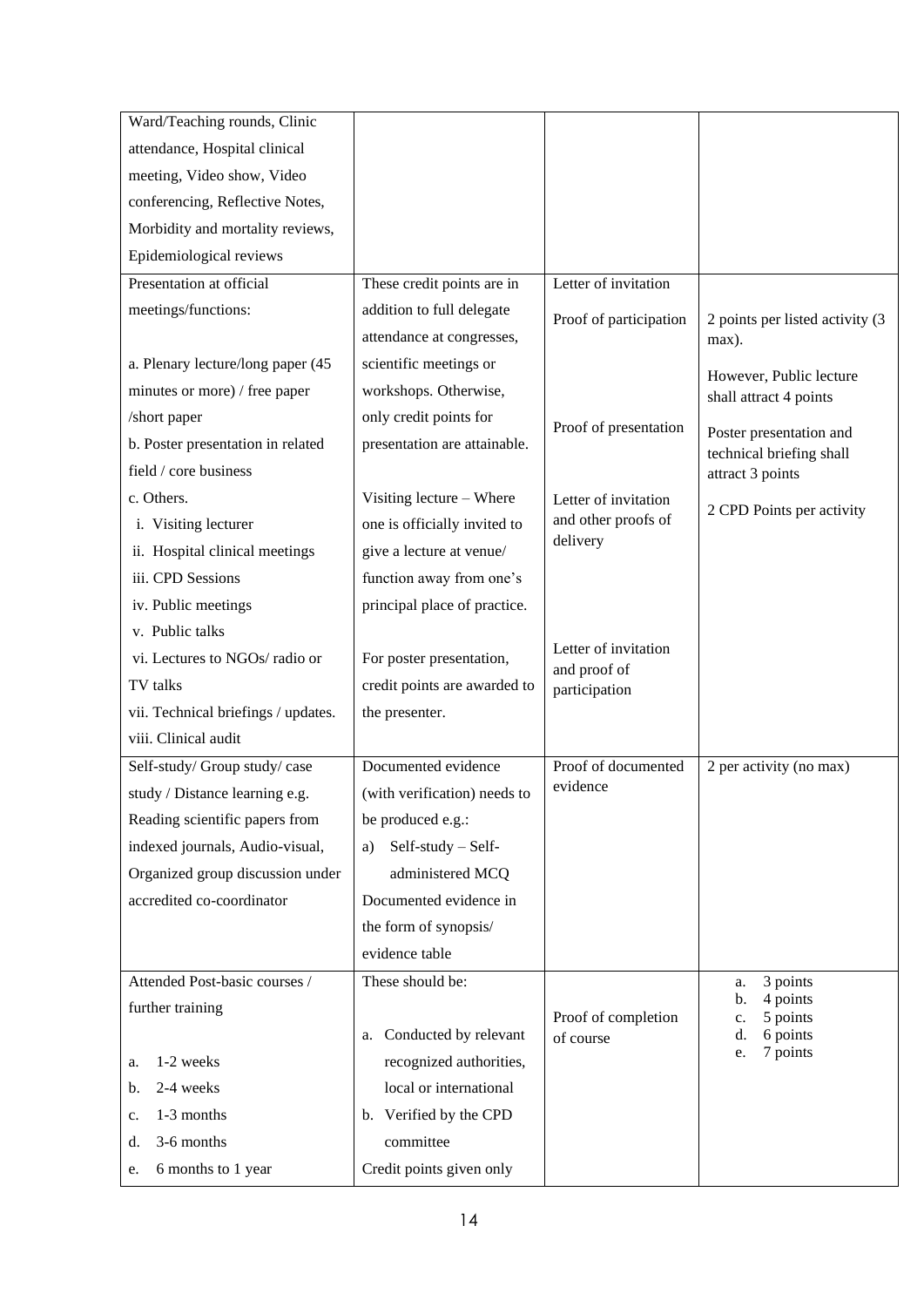|                                                                                                                                                                                                                                                                                     | once, upon completion of |                                                                     |                                                                                                                                                                                |
|-------------------------------------------------------------------------------------------------------------------------------------------------------------------------------------------------------------------------------------------------------------------------------------|--------------------------|---------------------------------------------------------------------|--------------------------------------------------------------------------------------------------------------------------------------------------------------------------------|
|                                                                                                                                                                                                                                                                                     | studies                  |                                                                     |                                                                                                                                                                                |
| Involvement as<br>Committee<br><b>or</b><br>project team/member:                                                                                                                                                                                                                    |                          | Proof of membership/<br>Participation in<br>committee work          | 3 per activity (3 max)                                                                                                                                                         |
| a. Quality Initiatives e.g., KMK,<br>Innovations, TQM,<br>Accreditation, ISO, SOP<br>/guidelines (CPG), CPD-PTK,<br>MQA etc<br>b. Training activities (as<br>facilitator/trainer)<br>c. Technical meetings<br>d. Research projects:<br>i. Principal researcher<br>ii. Collaboration |                          | Proof of participation                                              |                                                                                                                                                                                |
| Preceptor<br>1-3 months<br>a.<br>3-6 months<br>b.<br>6 months -1 year<br>c.                                                                                                                                                                                                         |                          | Letter of appointment<br>Letter of appointment<br>Proof of Evidence | 3 points<br>a.<br>5 points<br>b.<br>10 points<br>c.                                                                                                                            |
| Examiners/moderators<br>Review of articles, books, etc<br>Masters/PhD supervision<br><b>External Assessor for</b><br>thesis/dissertation<br>Review of program/curricular for<br>AHPC/GTEC                                                                                           |                          | Letter of appointment<br>Proof of activity                          | 20 points<br>2points per activity (3 max)<br>3 points per activity (3 max)<br>2 points per activity (3 max)<br>3 points per activity (3 max)<br>3 points per activity (max. 3) |

# **10.0. Application for CPD**

Institutions/Organization/ Professional Bodies among others that intend to apply for a CPD credit point must follow the procedures outlined in the CPD flowchart below (Figure 1)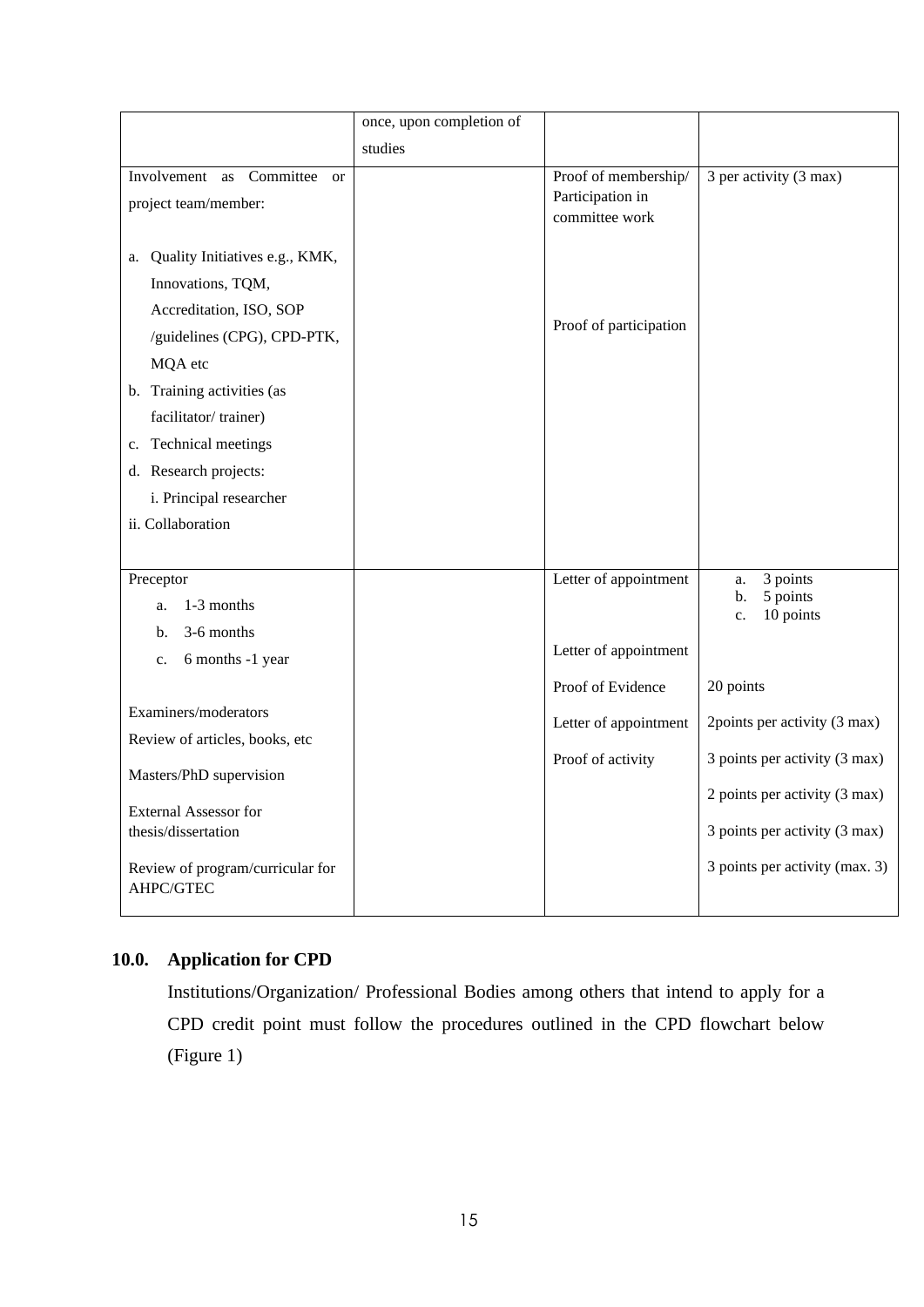#### **Figure 1: Flowchart of the CPD Information**



The CPD activities must follow the format in Table 2 below. Please note that CPD applications should be submitted three (3) months prior to the execution of the programme (both hard and soft copy)

**Table 2: Sample CPD Activity Form**

| DAY/<br><b>TIME</b> | <b>OBJECTIVE/PURPOSE</b> | <b>ACTIVITY</b>   | <b>EXPECTED</b><br><b>OUTCOME</b> | Facilitators, Name, Title<br>(Attach Summarized<br>résumé) |
|---------------------|--------------------------|-------------------|-----------------------------------|------------------------------------------------------------|
| $8:00 - 900$        |                          | Opening           |                                   |                                                            |
|                     |                          | sessions          |                                   |                                                            |
|                     |                          | Session 1 (topic/ |                                   |                                                            |
|                     |                          | briefly explain)  |                                   |                                                            |
| $9:00-12:00$        |                          | Cerebral palsy    |                                   | <b>Facilitator for This Topic</b>                          |
| $12:10-$            |                          | <b>Break</b>      |                                   |                                                            |
| 12:45               |                          |                   |                                   |                                                            |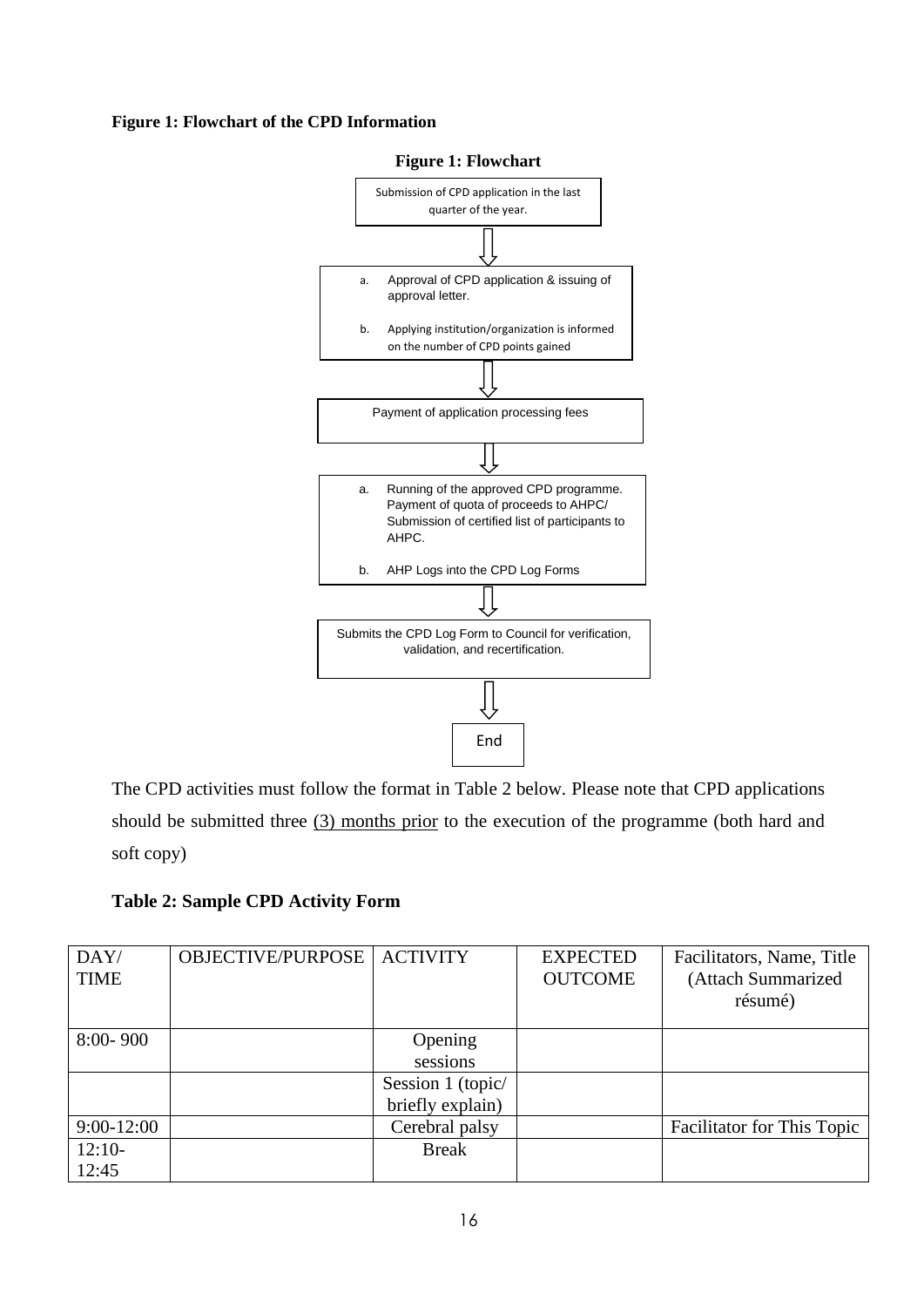Please indicate contact Person from the Professional Body/ Organizations, etc. Address Phone number, email etc.)

# **11. MONITORING AND EVALUATION**

Inspectors/Monitors shall be appointed by Council for each Region. They shall be responsible for monitoring, supervising, and inspecting CPD programmes in the region in addition to other responsibilities as may be determined by Council.

The Officer appointed shall be required to submit written reports periodically as may be determined by Council. The person so appointed shall be compensated as may be determined by Council from time to time.

# **12. COMPLIANCE**

Compliance of CPD programmes shall be enforced according to Part 1 of the Health Professions Regulatory Bodies Act, 2013 (Act 857)

# **12.0 Compliance Verification for participants**

**Individual practitioners** shall ensure that they are in possession of the standard certificate of attendance for every activity that they have attended. They shall **Note:** 

# **For all activities, certificates of attendance or certified attendance list, or other evidence for verification are required**

Council may conduct compliance verification of individual practitioners at least once a year on a randomly selected sample of practitioners.

When an individual practitioner is **selected for compliance verification**, he/she is obliged to forward the Individual Activity Record as per **Appendix….** that may have been obtained during the CPD cycle under review **to the Registrar within 21 days** on receipt of notification.

**The required documents** may be submitted in one of the following ways:

- a. Paper copies: Send by registered mail to The Registrar, AHPC, PO Box KB 943, Korle Bu, Accra, Tel:
- b. By hand delivery to the Registrar, Korle Bu Teaching Hospital, Accra, or
- c. Electronic copies: Send to the AHPC email address: registrar@ahpcghana.org

**12.2 Non-compliance** with any CPD requirement is an act or omission in respect of which Council may take disciplinary action in accordance with Health Professions Regulatory Bodies Act, 2013 (Act 857)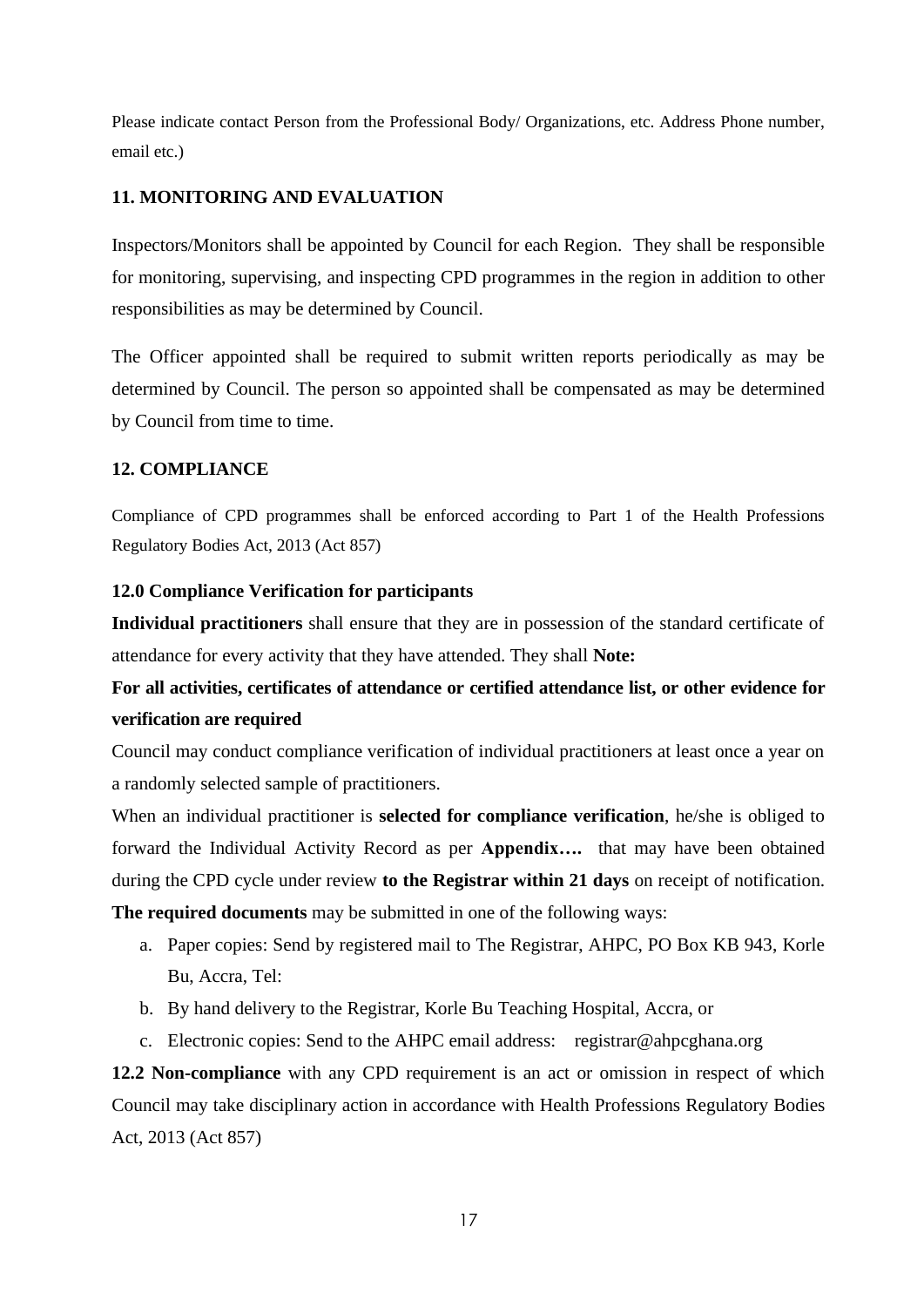#### **12.3 Penalty for Non- Compliance**

It is illegal to practice without a valid license. Section  $21(g)$  of the Health Professions Regulatory Bodies Act, 2013 (Act 857) shall apply as penalty for practicing without a valid professional license.

The relevant Professional Committee of the Board will investigate the reasons for noncompliance by any practitioner, after which such non-compliant practitioner's record will be subject to review and for a decision as to appropriate action. The following actions may be taken:

- a. A letter shall be sent to the non-compliant practitioner requesting a reason for the noncompliance. A practitioner shall be required to furnish the Council with a letter of explanation within twenty-one (21) days of receipt of the letter
- b. Should the explanation be acceptable, the practitioner will be given six (6) months to comply with CPD. Evidence of such compliance must be received by the Council within two weeks of the end of the six-month period.
- c. Failure to comply with the requirement, the named AHP will be forwarded Disciplinary Committee of the AHPC for further action.

The Disciplinary Committee may take any of the following action among others including action as recommended to the AHPC by any inquiring body after a disciplinary hearing and constituted as per Section 148 (5) of the HPRBA, 2013 of Ghana.

- a) A remedial programme of Continuous education and training as specified by the Council.
- b) An examination as determined by the Council.
- c) Suspension from practice for a period as determined by the Council; or

# **13. EXEMPTION**

An AHP who is on extended leave for more than 12 months may apply in writing for exemption from CPD requirements.

# **14.0 WEIGHTS OF PRIORITY**

Clinically focused workshops irrespective of setting shall attract favorable consideration in awarding CPD credit points than General professional training workshops.

Personal Professional Development programs in leadership and management from selected credible local and foreign training programs and institutions to attract priority to fill in the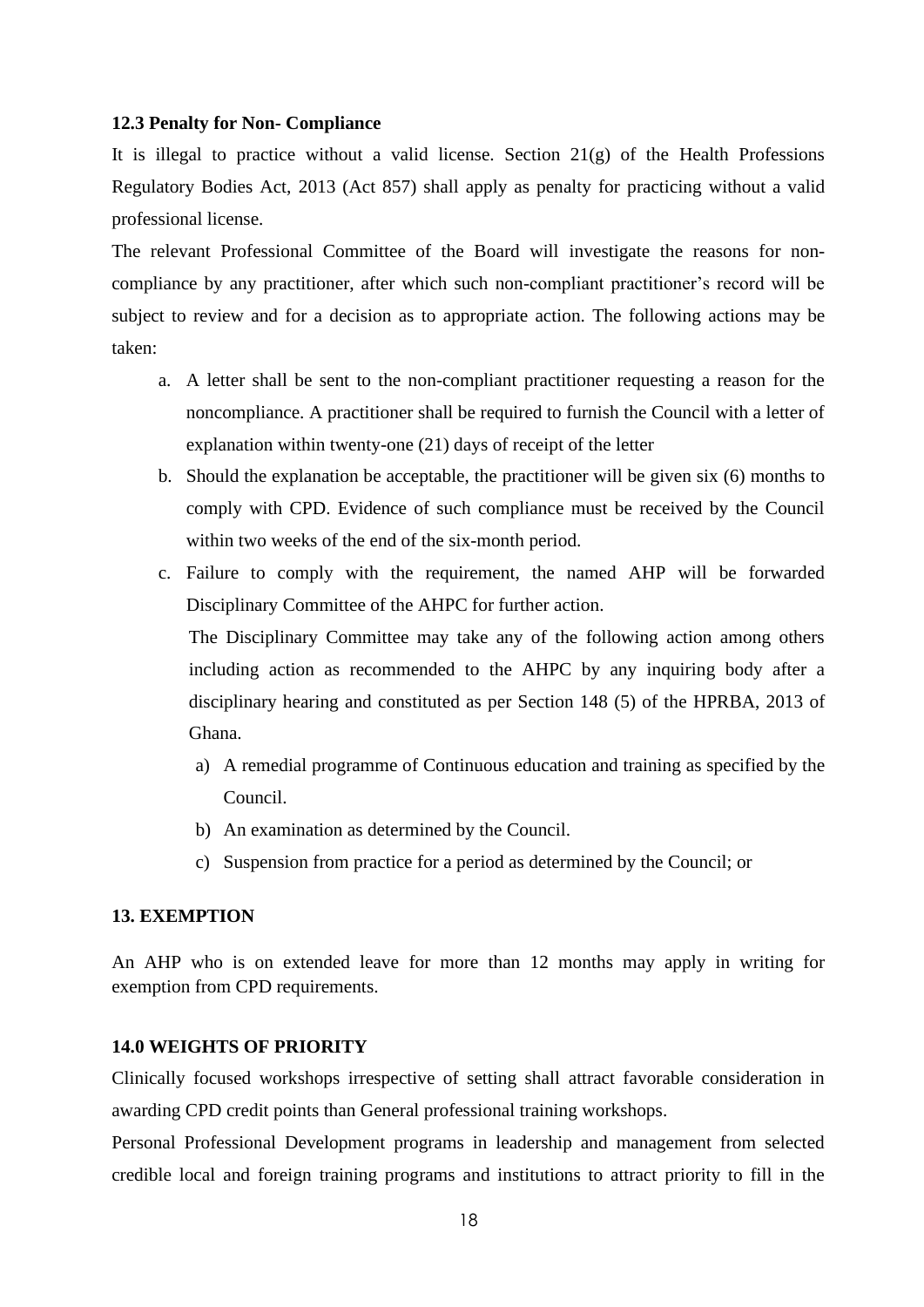leadership and management gaps.

Groups and institutions providing such programs are to be identified and listed as such service providers. Therefore, such programs would be recognized but not on the basis of Council's accreditation as non-Council accredited program (foreign and local).

In Council mutual recognition approach, AHPC may recognize CPD points awarded to qualified and registered professionals by credible practice regulatory bodies (both local and abroad) on case-by-case basis.

#### **15.0 CPD FACILITATORS**

The Professional Bodies and institutions/organizations who are organizing accredited CPD programmes would choose facilitators depending on the subject area. They need not necessarily be staff of the CPD provider.

The following are examples of categories of facilitators:

- a) Professional specialists in various fields
- b) Management consultants
- c) Legal experts
- d) Educational Expects
- e) Public health officers
- f) Library and information and communication technology experts

## **16.0 FEES CHARGEABLE**

- 1.The Professional Bodies and Institutions/Organizations seeking to run a CPD programme shall be required to pay an annual accreditation fee approved by Council within the last quarter of the year in order to be entered into Council's CPD Accreditation Register.
- 2.They shall also be required to pay for the CPD point awarded by the Council including the application fees.
- 3. Professional Bodies etc. should charge a reasonably low rate to encourage active participation in CPD programmes.

# **17.0 COLLABORATION**

Individuals or professional bodies with approved partnership shall remit a percentage of such workshop fees paid by participants to Council. Council reserves the right to waive off payment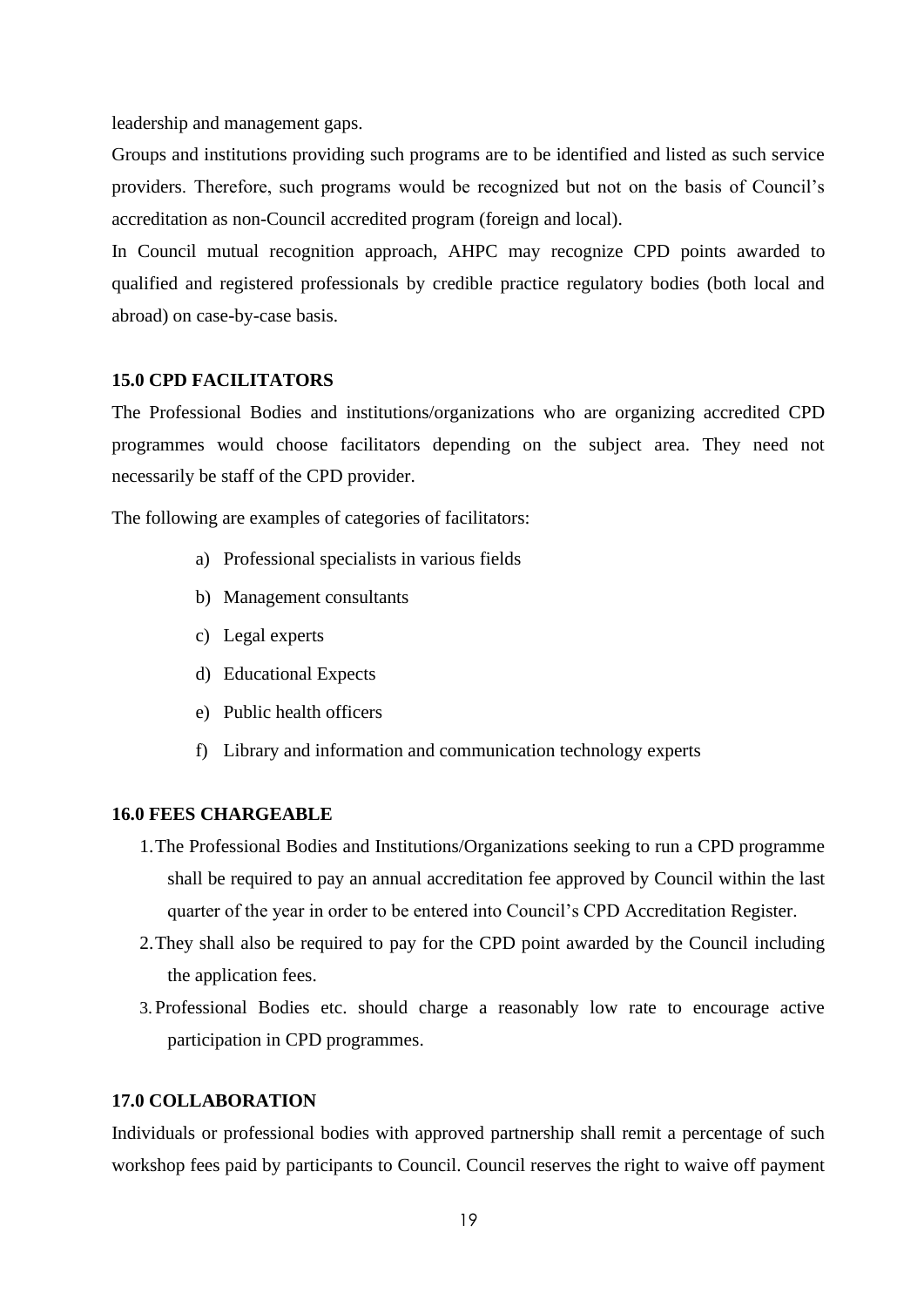of this gross proceeds for less endowed professional bodies.

Where Council provides the facilitators, its certificates and supervise the CPD programme it shall attract a 50% of gross proceeds of the programme

Where the Council provides its certificates and supervisor to the CPD it shall attract 25% of gross proceeds.

The Council shall ensure strict supervision and the Registrar countersigned the certificate of participation.

#### **18. DEFERMENT**

16.1 A practitioner may apply for deferment of the requirements of the CPD programme and the CPD Committee will review such applications individually on an *ad hoc* basis. The application shall be accompanied by a substantive motivation from the practitioner with appropriate documentary evidence.

18.2 Deferment may be granted to a practitioner under the following circumstances:

**a**. a practitioner, who is outside Ghana for a period exceeding twelve (12) months **and is not practicing his/her profession**.

**b**. a practitioner, who is outside Ghana and practicing in a country where formal CPD does not take place; or a practitioner who is registered for an additional qualification but is of the view that he/she will not meet the outcome within two years and thus will not be able to claim CPDs.

18.3 Deferment may be granted for a maximum period of three (3) years but will not be granted for a period of less than twelve (12) months.

Deferment may be granted on health-related conditions. These include complications during pregnancies, accidents and among other related health conditions that may limit the ability of the professional to travel.

18.4 Any practitioner mentioned in the above paragraphs wishing to re-enter the system after deferment will be subject to the following conditions:

a. If deferment was granted for more than twelve (12) months but less than two years, proof of full employment in the profession during that time shall be submitted and the practitioner shall, on review by the CPD Committee, be allowed to recommence the CPD year immediately.

b. If deferment was granted for more than two (2) years, but less than three (3) years, the practitioner shall submit proof of his/her employment during that time and the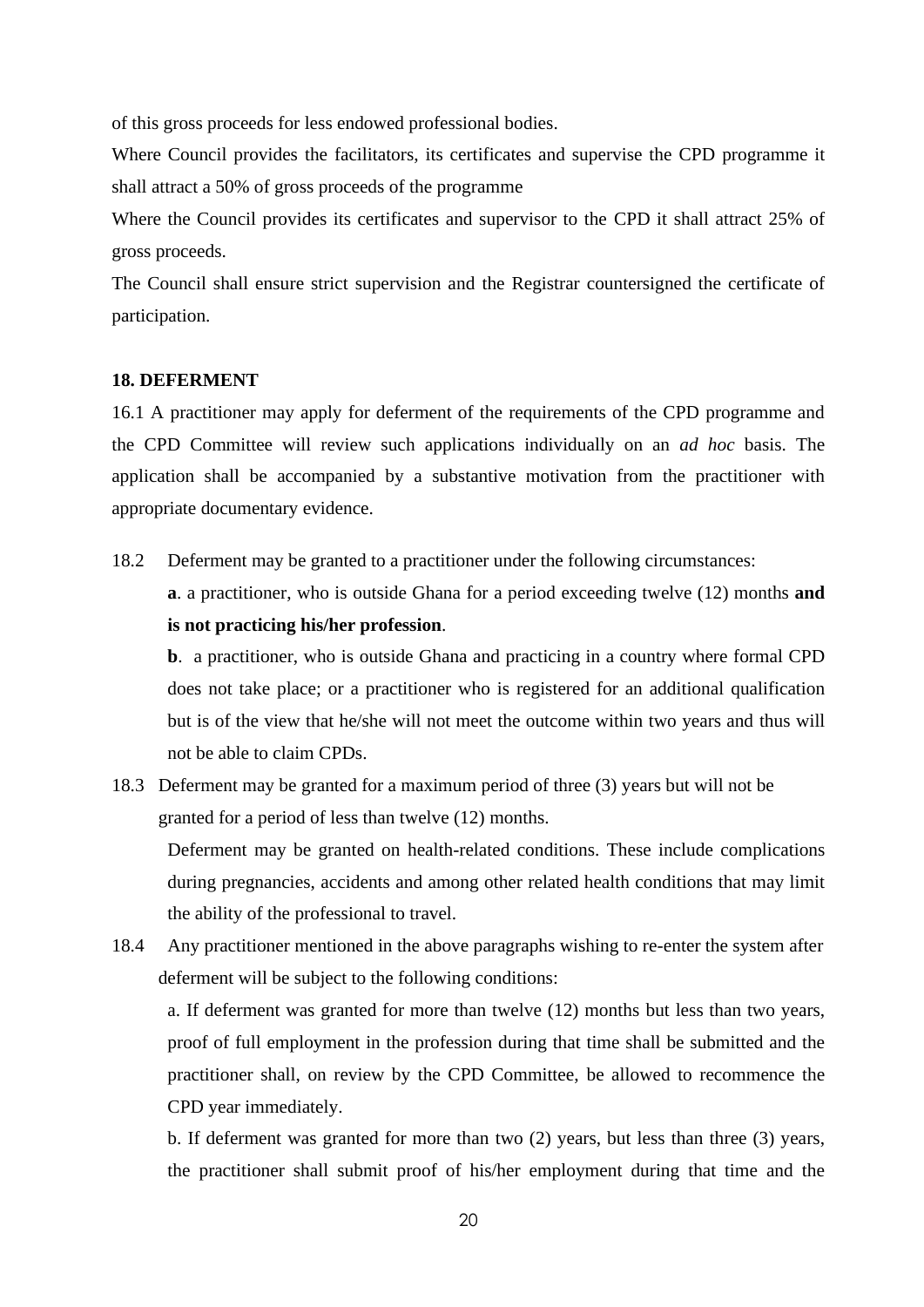practitioner shall, on the recommendation of the CPD Committee, be required to complete a period of supervised practice/competence assessment as determined by the CPD Committee in his/her area of practice and will recommence the CPD year immediately.

c. If deferment was granted for longer than twelve (12) months and the practitioner did not practice his/her profession during the deferment period, he/she will be required to notify the Registrar in writing.

d. Any other condition as may be determined by Council

#### 19. **CATEGORIZATION OF CPD REQUIREMENTS**

#### **Category A (50%)**

This category relates directly to an individuals' professional practice area, specialization and/or sub-specialization. Some of the courses may have to be structured and come with a complimentary practical or hands-on session to be physically attended. **Category B (30%)**

This of category of CPD activities are needed for quality and safe practices including but not limited to CPR, health law and ethics, infection control and universal precautions, fire safety, etc,

#### **Category C (20%)**

This relates to educational experiences that may provide valuable learning for the professional. Examples of such activities include but not limited to preceptorships, research, report writing, scientific writing, health talks etc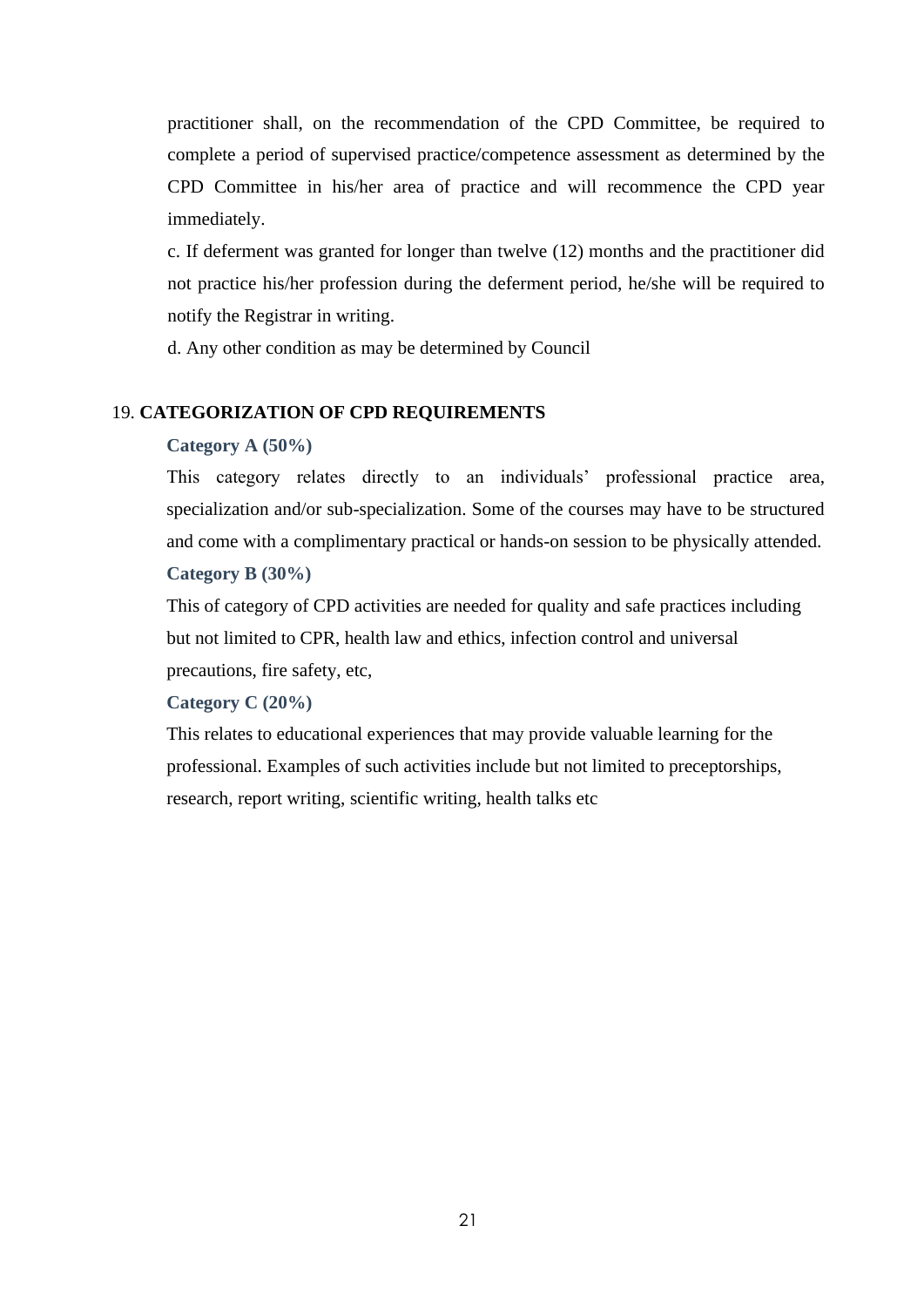



# **ALLIED HEALTH PROFESSIONS COUNCIL MINISTRY OF HEALTH**

# **CONTINUOUS PROFESSIONAL DEVELOPMENT**

# **ATTENDANCE SHEET**

| NAME OF PROFESSIONAL ASSOCIATION/ ORGANISING BODY |
|---------------------------------------------------|
|                                                   |
|                                                   |
|                                                   |

| <b>NAME</b> | <b>AHPC</b> | PLACE OF    | EMAIL   | <b>TELEPHONE</b> | <b>SIGNATURE</b> |
|-------------|-------------|-------------|---------|------------------|------------------|
|             | <b>PIN</b>  | <b>WORK</b> | ADDRESS | NUMBER           |                  |
|             |             |             |         |                  |                  |
|             |             |             |         |                  |                  |
|             |             |             |         |                  |                  |
|             |             |             |         |                  |                  |
|             |             |             |         |                  |                  |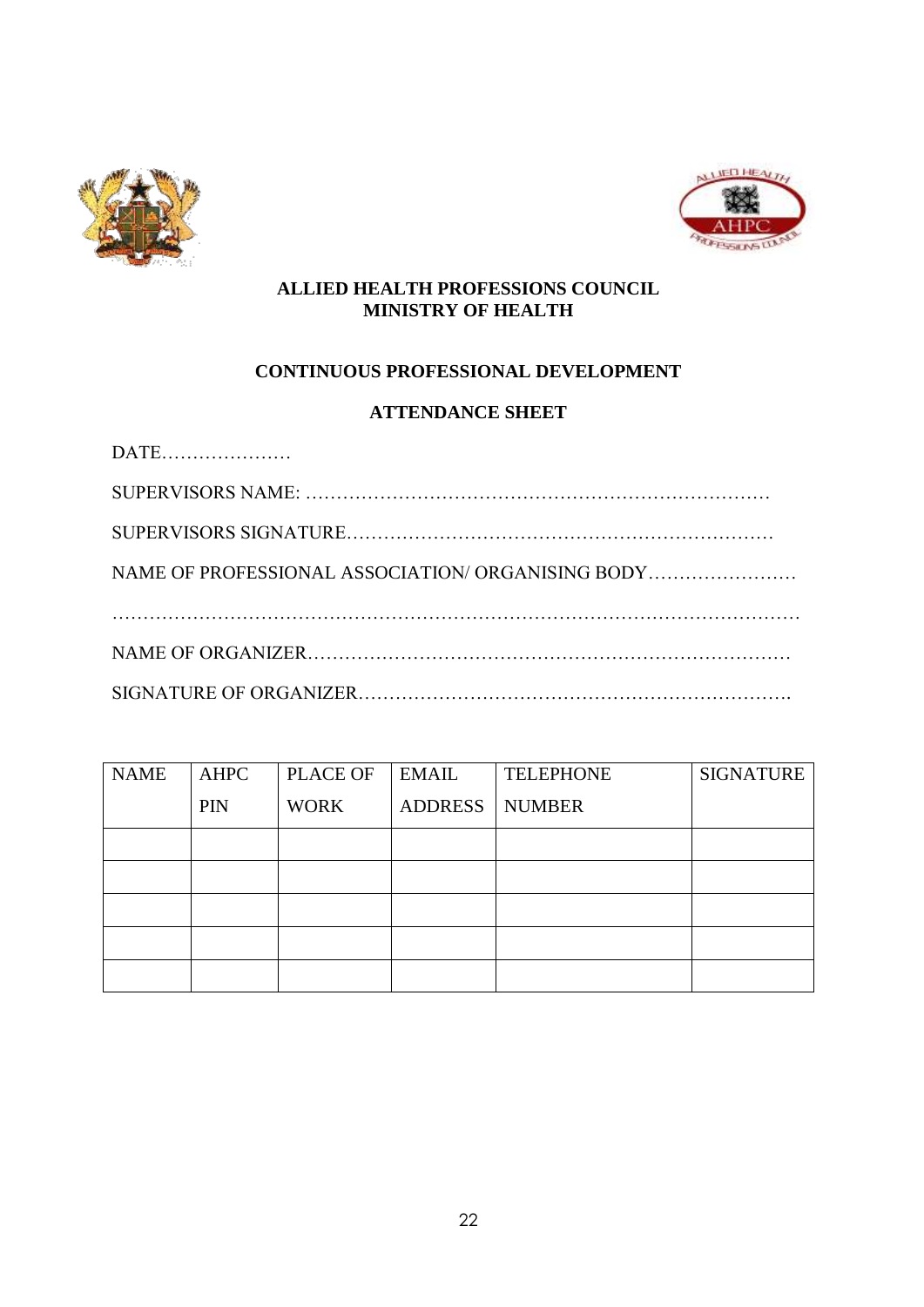



# **ALLIED HEALTH PROFESSIONS COUNCIL MINISTRY OF HEALTH**

# **CONTINUOUS PROFESSIONAL DEVELOPMENT**

# **INDIVIDUAL CPD MONITORING AND EVALUATION FORM**

## *Administration/Background Information:*

#### *Please rate using a scale of 1–5*

(whereby $1$  is Excellent, 2 is Very good, 3 is Good, 4 is Satisfactory and 5 is Poor)

1. Is this the only CPD Training course that you have attended?

| $\alpha$ <sup>.</sup><br>ັບນະ |  |  |  |
|-------------------------------|--|--|--|
|                               |  |  |  |

2. Did you receive your travel instructions / air ticket well in advance?

| $\alpha$ <sup><math>\alpha</math></sup><br>$\mathbf{U}$ |  | $\cdot$ $\cdot$ |  |
|---------------------------------------------------------|--|-----------------|--|
|                                                         |  |                 |  |

Who provided the ticket for you?

| Office            |  | <b>American Express</b> |  |
|-------------------|--|-------------------------|--|
| Any Travel Agency |  | Others                  |  |

3. Did you have problems or difficulties in applying for or receiving a proper visa?

If yes, please describe.

4. Did you receive instructions/background documentation to attend the training course well in advance so that you could prepare yourself properly for this training?

5. If yes, was it adequate and did it help you to achieve more from the course?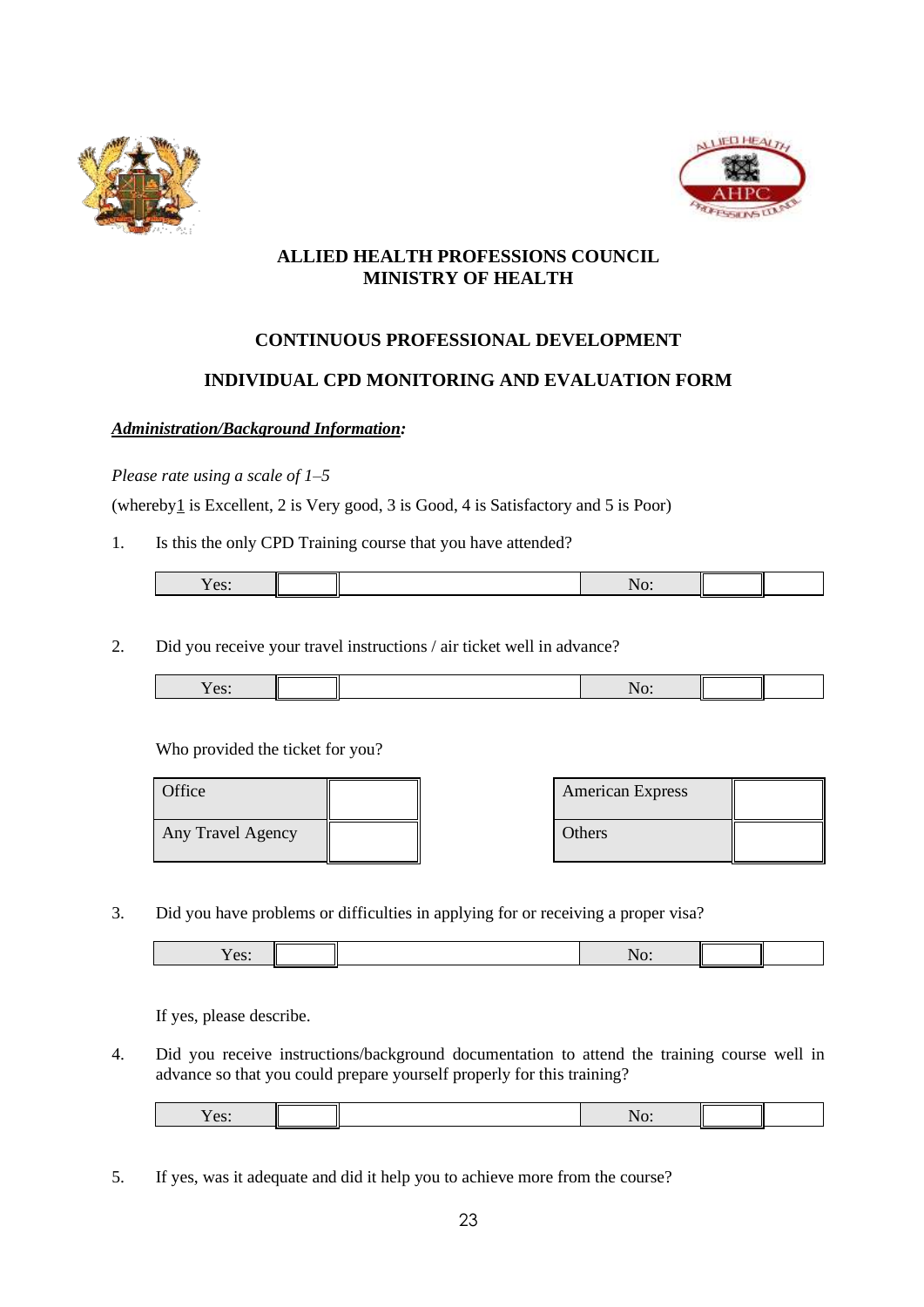|    | 1:          | 2:                                                          | 3:                                                                        | 4:  | 5: |
|----|-------------|-------------------------------------------------------------|---------------------------------------------------------------------------|-----|----|
| 6. |             | How would you rate the overall course administration:<br>2: | 3:                                                                        | 4:  |    |
|    | 1:          |                                                             |                                                                           |     | 5: |
|    | Objectives: |                                                             |                                                                           |     |    |
| 7. |             |                                                             | Were the aims and objectives of the course clearly explained and defined? |     |    |
|    | Yes:        |                                                             |                                                                           | No: |    |

8. If yes, did the training objectives clearly tell you what was important to learn during the course?

|     | 1:                                | 2:                                                           | 3:                                                                                  | 4: | 5: |
|-----|-----------------------------------|--------------------------------------------------------------|-------------------------------------------------------------------------------------|----|----|
| 9.  |                                   | How well did the training course meet its stated objectives? |                                                                                     |    |    |
|     | 1:                                | 2:                                                           | 3:                                                                                  | 4: | 5: |
|     | Technical Content/Course Conduct: |                                                              |                                                                                     |    |    |
| 10. |                                   | The technical content of the course was:                     |                                                                                     |    |    |
|     | 1:                                | 2:                                                           | 3:                                                                                  | 4: | 5: |
| 11. |                                   | How relevant were the course topics to your work?            |                                                                                     |    |    |
|     | 1:                                | 2:                                                           | 3:                                                                                  | 4: | 5: |
| 12. |                                   |                                                              | The quality of the practical, work cases or laboratory training at the course were: |    |    |
|     | 1:                                | 2:                                                           | 3:                                                                                  | 4: | 5: |

13. The overall course duration was sufficient to achieve the learning objectives:

| $\sim 10^{-1}$<br>$\overline{\phantom{a}}$ |  |  |  |
|--------------------------------------------|--|--|--|
|                                            |  |  |  |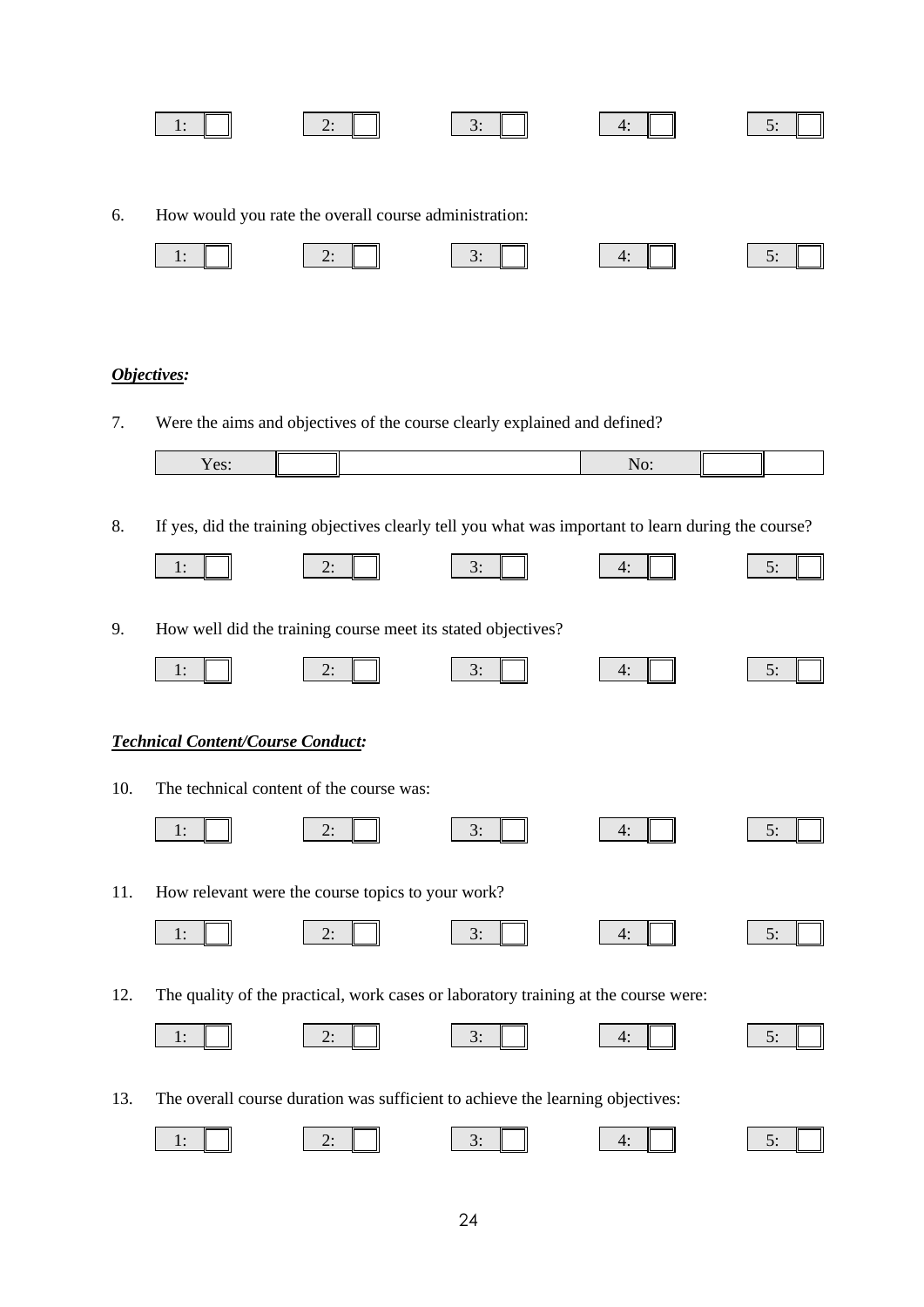14. The time scheduled for each session/module was adequate:

|     | 1:                                    | 2:                                                           | 3:                                                                 | 4:                                                                                              | 5: |
|-----|---------------------------------------|--------------------------------------------------------------|--------------------------------------------------------------------|-------------------------------------------------------------------------------------------------|----|
| 15. |                                       |                                                              | Prior to the course, your knowledge of the subjects presented was: |                                                                                                 |    |
|     | 1:                                    | 2:                                                           | 3:                                                                 | 4:                                                                                              | 5: |
| 16. |                                       | After the course, your knowledge in these subjects improved: |                                                                    |                                                                                                 |    |
|     | 1:                                    | 2:                                                           | 3:                                                                 | 4:                                                                                              | 5: |
| 17. |                                       | Course handouts were easily understood and of high quality:  |                                                                    |                                                                                                 |    |
|     | 1:                                    | 2:                                                           | 3:                                                                 | 4:                                                                                              | 5: |
| 18. | Audio/Visual aids at the course were: |                                                              |                                                                    |                                                                                                 |    |
|     | 1:                                    | 2:                                                           | 3:                                                                 | 4:                                                                                              | 5: |
| 19. | The course facilities were:           |                                                              |                                                                    |                                                                                                 |    |
|     | 1:                                    | 2:                                                           | 3:                                                                 | 4:                                                                                              | 5: |
| 20. |                                       |                                                              | How conducive to learning were the rooms where training was held?  |                                                                                                 |    |
|     | 1:                                    | 2:                                                           | 3:                                                                 | 4:                                                                                              | 5: |
| 21. |                                       | Was the level of teaching at your level?                     |                                                                    |                                                                                                 |    |
|     | 1:                                    | 2:                                                           | 3:                                                                 | 4:                                                                                              | 5: |
| 22. |                                       |                                                              |                                                                    | The course instructors demonstrated a thorough knowledge and understanding of their subject:    |    |
|     | 1:                                    | 2:                                                           | 3:                                                                 | 4:                                                                                              | 5: |
|     |                                       |                                                              |                                                                    |                                                                                                 |    |
| 23. |                                       |                                                              |                                                                    | The presentations at the course related theoretical knowledge concepts to real life situations: |    |

1:  $\parallel$   $\parallel$   $\parallel$  2:  $\parallel$   $\parallel$  3:  $\parallel$   $\parallel$  4:  $\parallel$   $\parallel$  5: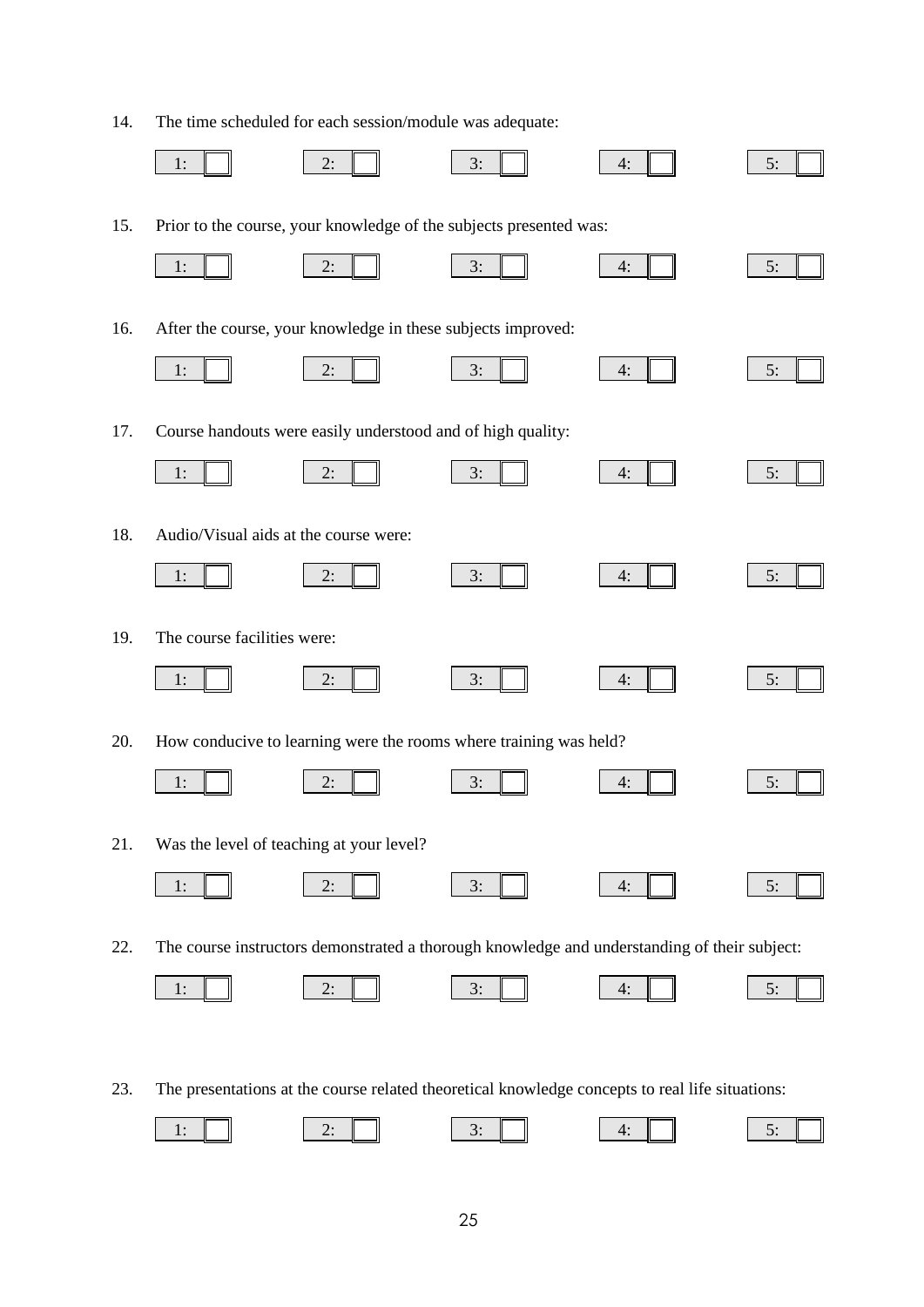| 24. |                                                                                          | The guidance by training personnel during training was:                                                       |    |    |    |
|-----|------------------------------------------------------------------------------------------|---------------------------------------------------------------------------------------------------------------|----|----|----|
|     | 1:                                                                                       | 2:                                                                                                            | 3: | 4: | 5: |
|     | <b>Immediate Impact:</b>                                                                 |                                                                                                               |    |    |    |
| 25. |                                                                                          | How well were your personal expectations of the course met?                                                   |    |    |    |
|     | 1:                                                                                       | 2:                                                                                                            | 3: | 4: | 5: |
| 26. |                                                                                          | How capable do you feel in performing these tasks at your home facility?                                      |    |    |    |
|     | 1:                                                                                       | 2:                                                                                                            | 3: | 4: | 5: |
| 27. |                                                                                          | The course will help your performance at work:                                                                |    |    |    |
|     | 1:                                                                                       | 2:                                                                                                            | 3: | 4: | 5: |
| 28. | Immediately:<br>Within 1 year:<br>All the time:<br>Regularly:<br>Occasionally:<br>Never: | How often do you expect to apply what you learned during the training?<br>Within 6 months:<br>Within 3 years: |    |    |    |
| 29. |                                                                                          | How would you rate the course overall:                                                                        |    |    |    |
| 30. | 1:                                                                                       | 2:<br>Further comments: (including main strengths and weaknesses of course)                                   | 3: | 4: | 5: |
|     |                                                                                          |                                                                                                               |    |    |    |
|     |                                                                                          |                                                                                                               |    |    |    |
|     |                                                                                          |                                                                                                               |    |    |    |
|     |                                                                                          |                                                                                                               |    |    |    |
|     |                                                                                          |                                                                                                               |    |    |    |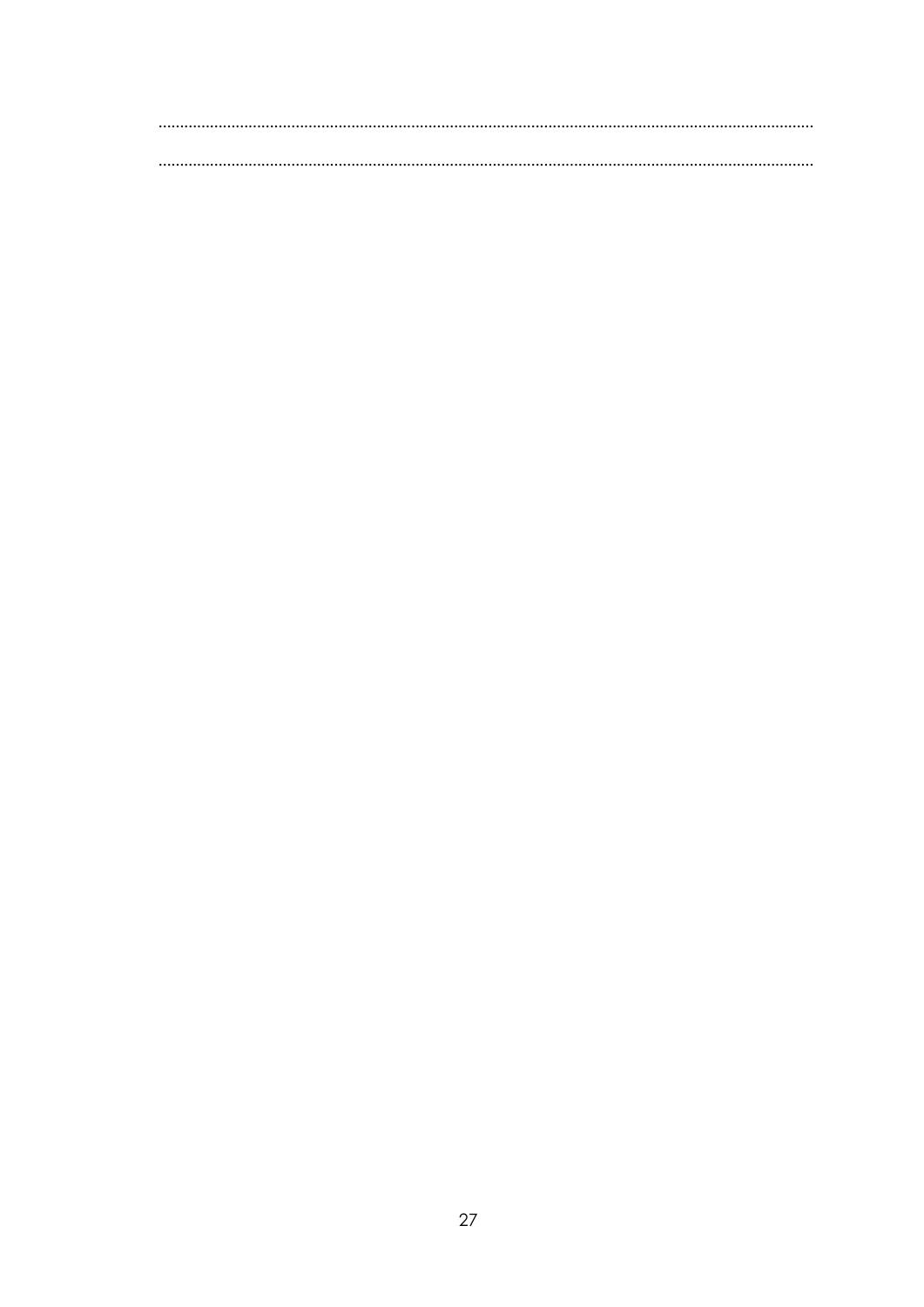



# **ALLIED HEALTH PROFESSIONS COUNCIL MINISTRY OF HEALTH**

# **CONTINUOUS PROFESSIONAL DEVELOPMENT**

# **SUPERVISORS CPD MONITORING AND EVALUATION**

*Please rate using a scale of 1–5*

(Whereby  $1$  is Excellent, 2 is Very good, 3 is Good, 4 is Satisfactory and 5 is Poor)

|--|

|--|

**Please verify the following.**

**Name of the facilitators as captured in the accreditation application**

# *Objectives:*

7. Were the aims and objectives of the course clearly explained and defined?

8. If yes, did the training objectives clearly tell you what was important to learn during the course?

| How well did the training course meet its stated objectives?<br>9. |  |  |    |             |  |
|--------------------------------------------------------------------|--|--|----|-------------|--|
|                                                                    |  |  | 3. | $\Lambda$ . |  |

# *Technical Content/Course Conduct:*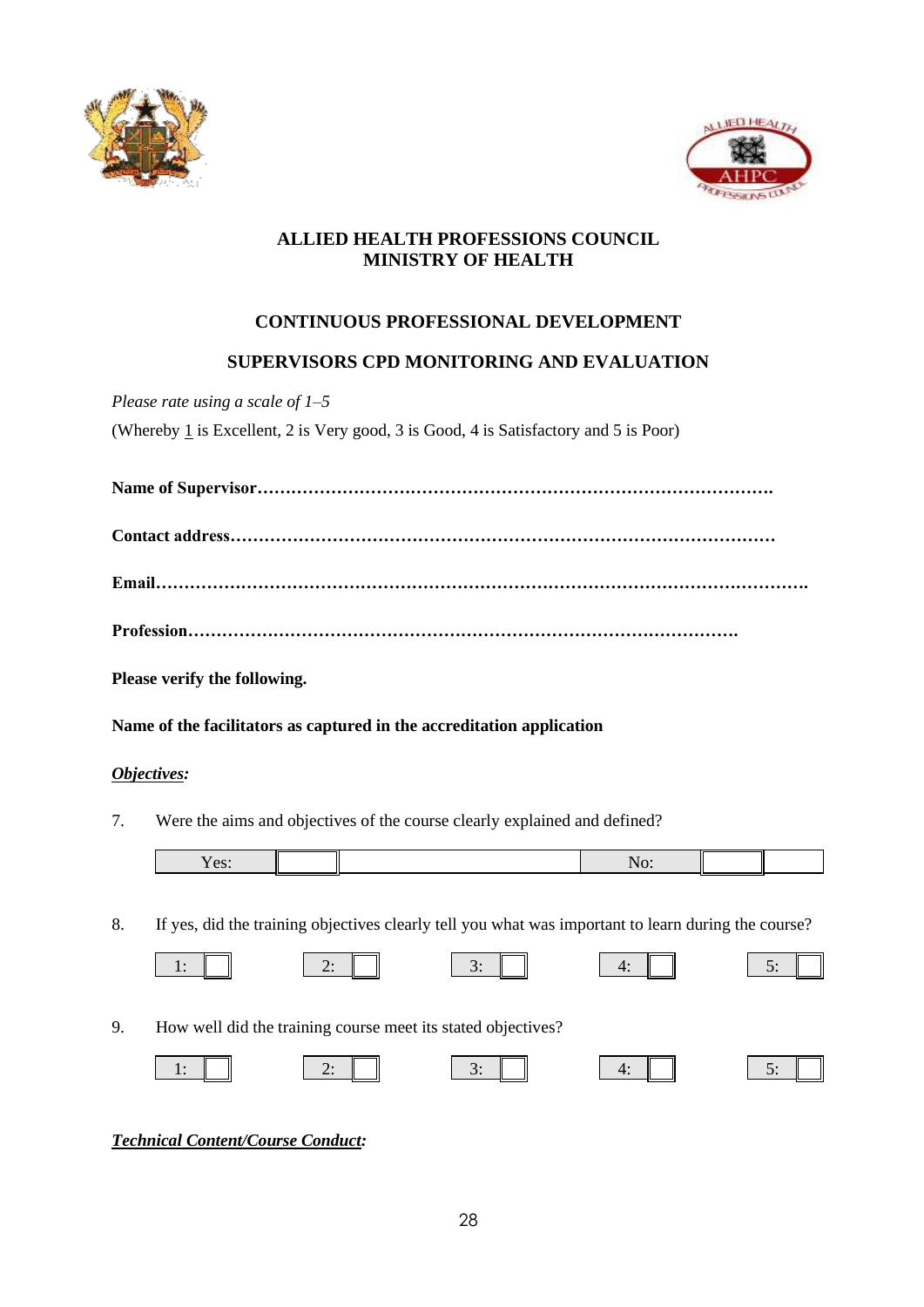10. The technical content of the course was:

|     | 1:                                                          | 2:                                                                                  | 3: | 4: | 5: |  |
|-----|-------------------------------------------------------------|-------------------------------------------------------------------------------------|----|----|----|--|
| 11. |                                                             | How relevant were the course topics to the area under consideration?                |    |    |    |  |
|     | 1:                                                          | 2:                                                                                  | 3: | 4: | 5: |  |
| 12. |                                                             | The quality of the practical, work cases or laboratory training at the course were: |    |    |    |  |
|     | 1:                                                          | 2:                                                                                  | 3: | 4: | 5: |  |
| 13. |                                                             | The overall course duration was sufficient to achieve the learning objectives:      |    |    |    |  |
|     | 1:                                                          | 2:                                                                                  | 3: | 4: | 5: |  |
| 14. |                                                             | The time scheduled for each session/module was adequate:                            |    |    |    |  |
|     | 1:                                                          | 2:                                                                                  | 3: | 4: | 5: |  |
| 17. | Course handouts were easily understood and of high quality: |                                                                                     |    |    |    |  |
|     | 1:                                                          | 2:                                                                                  | 3: | 4: | 5: |  |
| 18. | Audio/Visual aides at the course were:                      |                                                                                     |    |    |    |  |
|     | 1:                                                          | 2:                                                                                  | 3: | 4: | 5: |  |
| 19. | The physical facilities were:                               |                                                                                     |    |    |    |  |
|     | 1:                                                          | 2:                                                                                  | 3: | 4: | 5: |  |
| 20. |                                                             | How conducive to learning were the rooms where training was held?                   |    |    |    |  |
|     | 1:                                                          | 2:                                                                                  | 3: | 4: | 5: |  |
| 21. |                                                             | Was the level of teaching at the required level?                                    |    |    |    |  |
|     | 1:                                                          | 2:                                                                                  | 3: | 4: | 5: |  |

22. The course instructors demonstrated a thorough knowledge and understanding of their subject: